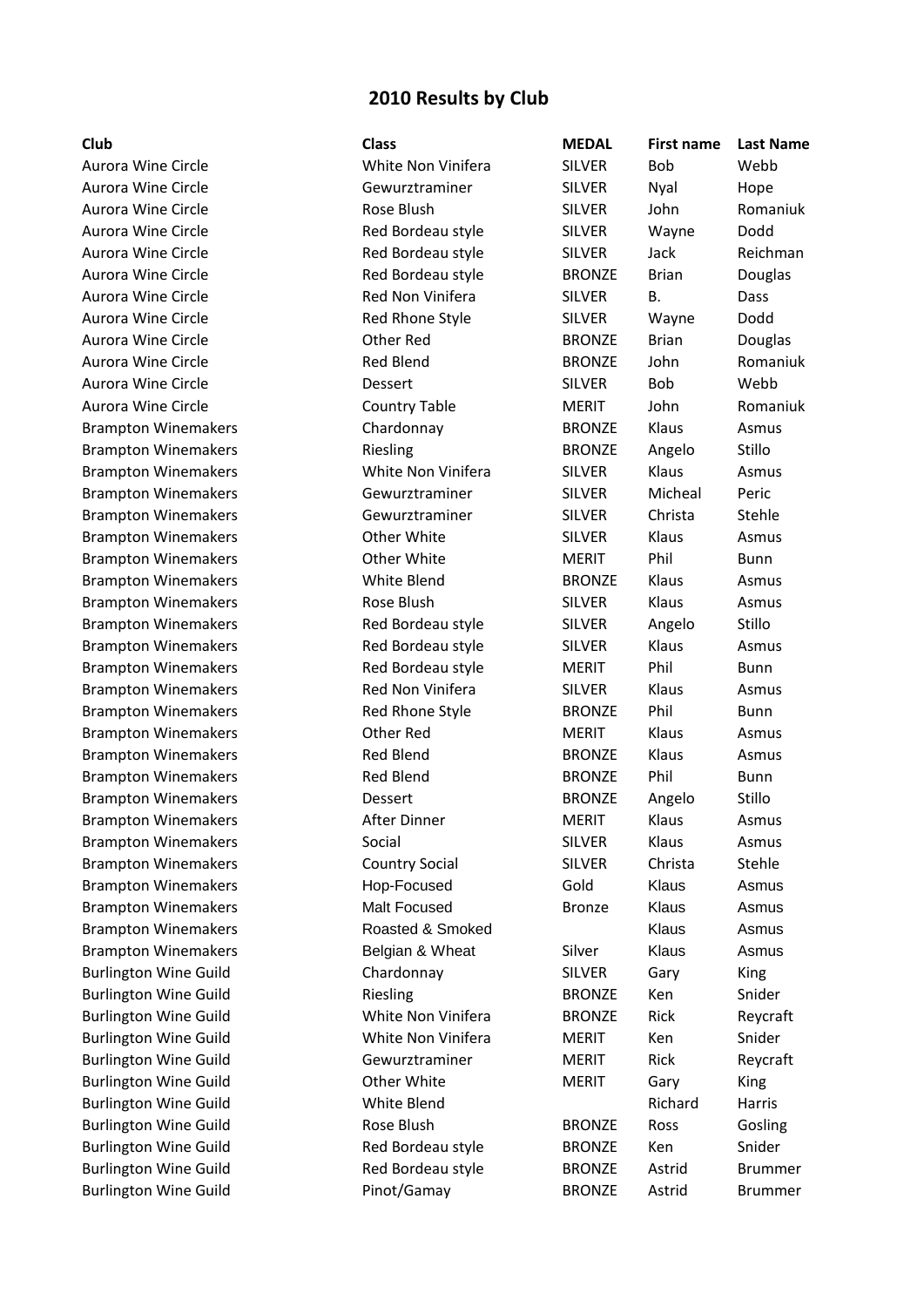Bytown Vintners **Red Bordeau style** SILVER George Pikor Bytown Vintners Pinot/Gamay SILVER George Pikor Capital Amateur Winemakers White Non Vinifera GOLD Arland Benn Capital Amateur Winemakers and Red Bordeau style BRONZE Dick Clark Capital Amateur Winemakers Cider or Perry Theory Controller Clark Clark

Burlington Wine Guild Red Non Vinifera SILVER Gary King Burlington Wine Guild **Red Non Vinifera Ross** Gosling Burlington Wine Guild **BRONZE** Sandra Boehler Burlington Wine Guild **After Dinner** MERIT Ross Gosling Bytown Vintners Chardonnay SILVER Mike Charlebois Bytown Vintners Chardonnay BRONZE Tony Malfara Bytown Vintners White Non Vinifera BRONZE Mike Charlebois Bytown Vintners Gewurztraminer BRONZE Mike Charlebois Bytown Vintners **CHART CHART CHART CHART CHART CHART CHART CHART CHART CHART CHART CHART CHART CHART CHART CHART CHART CHART CHART CHART CHART CHART CHART CHART CHART CHART CHART CHART CHART CHART CHART CHART CHART CHART C** Bytown Vintners **Red Blend** BRONZE Mike Charlebois Bytown Vintners **Red Blend** MERIT Tony Malfara Bytown Vintners **After Dinner** BRONZE Mike Charlebois **BRONZE** Bytown Vintners **After Dinner** MERIT Marcel Sarazin Bytown Vintners Country Social SILVER Tony Malfara Capital Amateur Winemakers **Aperitif - Dry to Med Sherry SILVER** Mervin Quast Capital Amateur Winemakers Aperitif - Non-Sherry SILVER Mervin Quast Capital Amateur Winemakers Riesling BRONZE Mervin Quast Capital Amateur Winemakers Gewurztraminer SILVER Mervin Quast Capital Amateur Winemakers Other White BRONZE Mervin Quast Capital Amateur Winemakers White Blend BRONZE Mervin Quast Capital Amateur Winemakers Rose Blush BRONZE Steve Quast Capital Amateur Winemakers Red Bordeau style BRONZE Wayne Martin Capital Amateur Winemakers Red Bordeau style BRONZE Steve Quast Capital Amateur Winemakers Red Rhone Style BRONZE Wayne Martin Capital Amateur Winemakers Other Red GOLD Mervin Quast Capital Amateur Winemakers **Red Blend** Steve Guast Capital Amateur Winemakers Dessert BRONZE Mervin Quast Capital Amateur Winemakers After Dinner SILVER Mervin Quast Capital Amateur Winemakers Cider or Perry BRONZE Mervin Quast Capital Amateur Winemakers and Light Lager & Hybrid SILVER Steve Quast Capital Amateur Winemakers **Light Lager & Hybrid** BRONZE Mervin Quast Capital Amateur Winemakers Hop-Focused SILVER Mervin Quast Capital Amateur Winemakers Hop-Focused SILVER Steve Quast Capital Amateur Winemakers Malt Focused GOLD Mervin Quast Capital Amateur Winemakers Malt Focused Steve Quast Capital Amateur Winemakers Roasted & Smoked GOLD Mervin Quast Capital Amateur Winemakers Roasted & Smoked SILVER Steve Quast Capital Amateur Winemakers Belgian & Wheat GOLD/BEST Mervin Quast Capital Amateur Winemakers **Belgian & Wheat** GOLD Steve Quast Cellarmasters & Happy Winers Chardonnay SILVER Sheila Lauzon Cellarmasters & Happy Winers Chardonnay SILVER Dave Powell Cellarmasters & Happy Winers Tim Riesling Tim Tim White Cellarmasters & Happy Winers **White Non Vinifera** SILVER Horst Hofmann Cellarmasters & Happy Winers Gewurztraminer SILVER Tim White Cellarmasters & Happy Winers Gewurztraminer BRONZE Sheila Lauzon Cellarmasters & Happy Winers Other White SILVER Sheila Lauzon Cellarmasters & Happy Winers White Blend MERIT Sheila Lauzon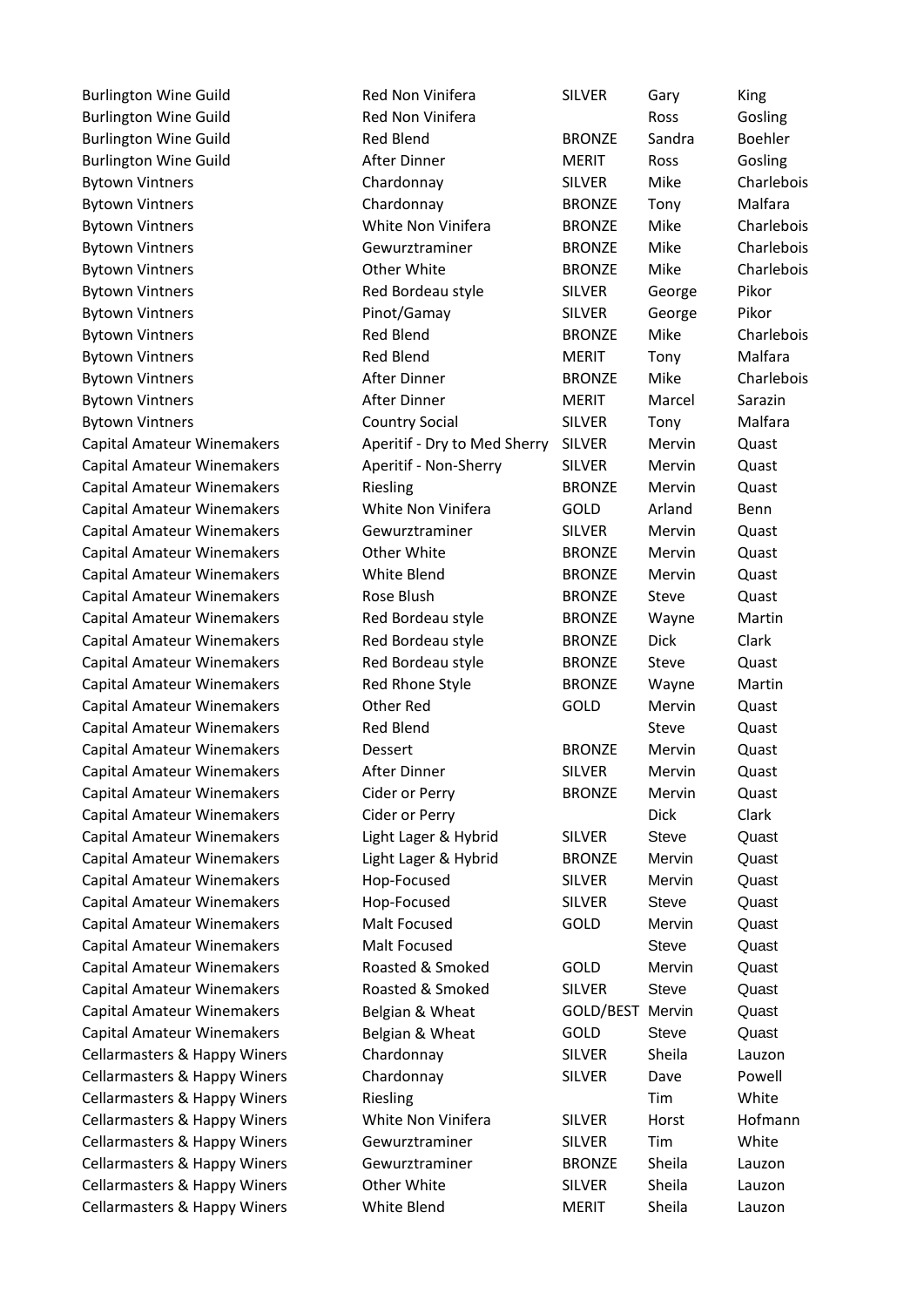Cellarmasters & Happy Winers The Red Bordeau style BRONZE Nick Bonnelly Cellarmasters & Happy Winers The Red Bordeau style BRONZE Dave Powell Cellarmasters & Happy Winers Pinot/Gamay BRONZE Tim White Cellarmasters & Happy Winers and Red Non Vinifera MERIT Brant Allain Cellarmasters & Happy Winers and Red Rhone Style BRONZE John Weil Cellarmasters & Happy Winers Other Red SILVER Sheila Lauzon Cellarmasters & Happy Winers Dessert BRONZE Tim White Cellarmasters & Happy Winers Sparkling Wine GOLD Dave Powell Cellarmasters & Happy Winers Country Social BRONZE Tim White Cellarmasters & Happy Winers Country Social BRONZE Bert Fenner Cellarmasters & Happy Winers Cider or Perry BRONZE Sheila Lauzon Cellarmasters & Happy Winers and Hop-Focused BRONZE Brant Allain Central Toronto Wine Guild Aperitif - Non-Sherry BRONZE Sophie Hardman Central Toronto Wine Guild Chardonnay Chardonnay MERIT Peter Bennell Central Toronto Wine Guild Riesling SILVER Sophie Hardman Central Toronto Wine Guild **White Non Vinifera** MERIT Peter Bennell Central Toronto Wine Guild Gewurztraminer SILVER Peter Bennell Central Toronto Wine Guild **Other White Central MERIT** Peter Bennell Central Toronto Wine Guild **Other White** MERIT Charles Faigenbaum Central Toronto Wine Guild **Rose Blush MERIT** Peter Bennell Central Toronto Wine Guild Red Bordeau style SILVER Charles Fajgenbaum Central Toronto Wine Guild **Pinot/Gamay** MERIT Peter Bennell Central Toronto Wine Guild **Red Rhone Style** SILVER Charles Fajgenbaum Central Toronto Wine Guild **Central Toronto Wine Guild** Other Red MERIT Mike Hodson Central Toronto Wine Guild Red Blend BRONZE Peter Bennell Central Toronto Wine Guild Dessert SILVER Peter Bennell Central Toronto Wine Guild Cewine Style GOLD Charles Fajgenbaum Central Toronto Wine Guild **After Dinner Peter** Bennell Central Toronto Wine Guild Social Social BRONZE Peter Bennell Central Toronto Wine Guild Country Table BRONZE Peter Bennell Central Toronto Wine Guild Country Table MERIT Mike Thys Central Toronto Wine Guild Country Social BRONZE Peter Bennell Central Toronto Wine Guild Light Lager & Hybrid GOLD Charles Fajgenbaum Central Toronto Wine Guild Roasted & Smoked GOLD Charles Fajgenbaum Georgetown Vintners **Chardonnay** Chardonnay GOLD Donald Osmond Georgetown Vintners **Chardonnay** SILVER Ray Shier Georgetown Vintners **Riesling** MERIT Ron Patey Georgetown Vintners **Million Communist Contract Contract Contract Contract Contract Contract Contract Contract Contract Contract Contract Contract Contract Contract Contract Contract Contract Contract Contract Contract Con** Georgetown Vintners Gewurztraminer MERIT Donald Osmond Georgetown Vintners **CEO CORTAGE CONTENT CONTENT CONTENT** SILVER Ray Shier Georgetown Vintners **CEO CONTENT CONTENT CONTENT CONTENT** BRONZE Stu Hess Georgetown Vintners **Red Bordeau style** MERIT Donald Osmond Georgetown Vintners **Red Rhone Style** SILVER Donald Osmond Georgetown Vintners **In the Style COLD** Ray Shier Georgetown Vintners **Country Table** BRONZE Ray Shier Grey T Fermenters **SILVER** Pat Godin Grey T Fermenters **EXECUTE:** Riesling Text SILVER Ted Loughead Grey T Fermenters **Red Bordeau style** BRONZE Pat Godin Grey T Fermenters **EXECUTE:** Red Non Vinifera BRONZE Ted Loughead Grey T Fermenters **COLOUGE CORRECTES** Other Red SILVER Ted Loughead Grey T Fermenters **CELL COMET Red** BRONZE Pat Godin

Cellarmasters & Happy Winers and Rose Blush BRONZE Sheila Lauzon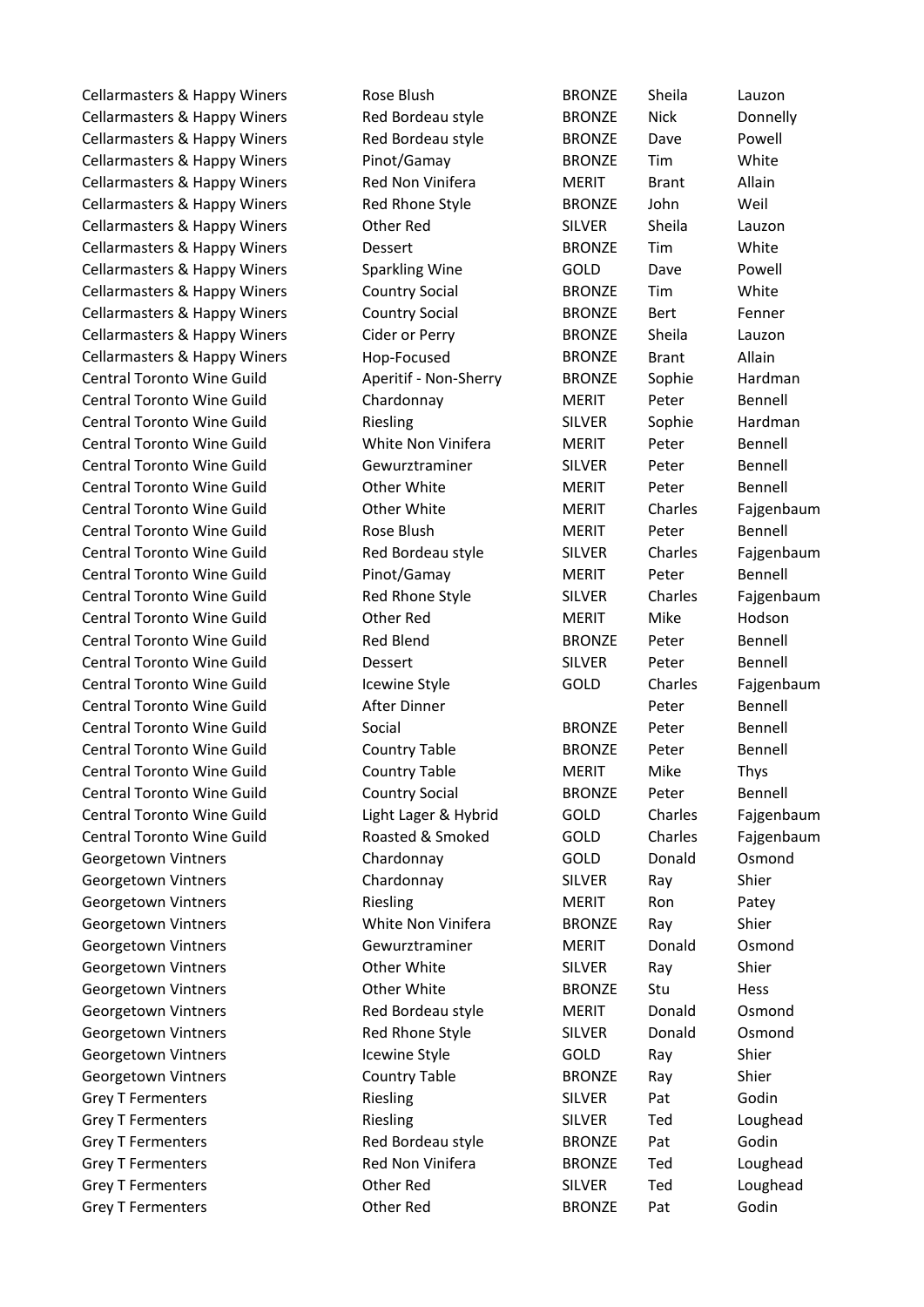| <b>Grey T Fermenters</b>      | <b>Red Blend</b>             | <b>BRONZE</b> | Ted           | Loughead   |
|-------------------------------|------------------------------|---------------|---------------|------------|
| <b>Grey T Fermenters</b>      | Social                       | <b>BRONZE</b> | Bernie        | Range      |
| <b>Grey T Fermenters</b>      | <b>Country Social</b>        | <b>MERIT</b>  | Bernie        | Range      |
| Growwine                      | Aperitif - Non-Sherry        | <b>BRONZE</b> | Larry         | Paterson   |
| Growwine                      | Chardonnay                   | <b>BRONZE</b> | Larry         | Paterson   |
| Growwine                      | Riesling                     | <b>SILVER</b> | Larry         | Paterson   |
| Growwine                      | Riesling                     | <b>MERIT</b>  | Larry         | Kerr       |
| Growwine                      | White Non Vinifera           | <b>BRONZE</b> | Larry         | Paterson   |
| Growwine                      | White Non Vinifera           | <b>MERIT</b>  | Rob           | Davidson   |
| Growwine                      | Gewurztraminer               | <b>SILVER</b> | Larry         | Paterson   |
| Growwine                      | Other White                  | <b>BRONZE</b> | Eila          | Martin     |
| Growwine                      | Other White                  | <b>MERIT</b>  | Larry         | Kerr       |
| Growwine                      | White Blend                  | <b>SILVER</b> | Larry         | Paterson   |
| Growwine                      | White Blend                  | <b>BRONZE</b> | Barry         | Case       |
| Growwine                      | White Blend                  | <b>BRONZE</b> | Jarmo         | Saari      |
| Growwine                      | Rose Blush                   | <b>BRONZE</b> | Larry         | Paterson   |
| Growwine                      | Red Bordeau style            | <b>BRONZE</b> | Paul          | Ward       |
| Growwine                      | Red Bordeau style            | <b>BRONZE</b> | Bryan         | Pell       |
| Growwine                      | Red Bordeau style            | <b>BRONZE</b> | Larry         | Paterson   |
| Growwine                      | Pinot/Gamay                  | <b>BRONZE</b> | Larry         | Paterson   |
| Growwine                      | Red Non Vinifera             | <b>BRONZE</b> | Larry         | Paterson   |
| Growwine                      | Red Rhone Style              | <b>BRONZE</b> | Larry         | Paterson   |
| Growwine                      | Red Rhone Style              | <b>MERIT</b>  | Paul          | Ward       |
| Growwine                      | Other Red                    | <b>MERIT</b>  | Larry         | Paterson   |
| Growwine                      | <b>Red Blend</b>             | <b>MERIT</b>  | Larry         | Paterson   |
| Growwine                      | Dessert                      | GOLD          | Larry         | Paterson   |
| Growwine                      | Icewine Style                | <b>BRONZE</b> | Larry         | Paterson   |
| Growwine                      | Icewine Style                | <b>BRONZE</b> | Richard       | Wagner     |
| Growwine                      | After Dinner                 | <b>BRONZE</b> | Larry         | Paterson   |
| Growwine                      | Social                       | <b>SILVER</b> | Larry         | Paterson   |
| Growwine                      | <b>Country Table</b>         | <b>SILVER</b> | Barry         | Case       |
| Growwine                      | <b>Country Table</b>         | <b>BRONZE</b> | Jarmo         | Saari      |
| Growwine                      | <b>Sparkling Wine</b>        | <b>MERIT</b>  | Larry         | Paterson   |
| Growwine                      | <b>Country Social</b>        | GOLD          | Larry         | Paterson   |
| Humber Valley Vintners        | Chardonnay                   | <b>BRONZE</b> | Michael       | East       |
| <b>Humber Valley Vintners</b> | Chardonnay                   | <b>BRONZE</b> | Tom           | Wood       |
| Humber Valley Vintners        | Riesling                     | <b>MERIT</b>  | <b>Bruno</b>  | Meneguzzi  |
| <b>Humber Valley Vintners</b> | Gewurztraminer               |               | Tom           | Wood       |
| Humber Valley Vintners        | Other White                  | <b>MERIT</b>  | Tom           | Wood       |
| <b>Humber Valley Vintners</b> | Rose Blush                   | <b>BRONZE</b> | Tom           | Wood       |
| <b>Humber Valley Vintners</b> | Red Bordeau style            | <b>SILVER</b> | Tom           | Wood       |
| Humber Valley Vintners        | Red Bordeau style            | <b>SILVER</b> | lan           | Short      |
| Humber Valley Vintners        | Red Bordeau style            | <b>SILVER</b> | <b>Bruno</b>  | Meneguzzi  |
| <b>Humber Valley Vintners</b> | Pinot/Gamay                  | <b>SILVER</b> | <b>Bruno</b>  | Meneguzzi  |
| Humber Valley Vintners        | Pinot/Gamay                  | <b>BRONZE</b> | Tom           | Wood       |
| Humber Valley Vintners        | Red Rhone Style              | <b>SILVER</b> | John          | Dunlop     |
| Humber Valley Vintners        | Red Rhone Style              | <b>SILVER</b> | <b>Bruno</b>  | Meneguzzi  |
| Humber Valley Vintners        | Other Red                    | <b>BRONZE</b> | <b>Bruno</b>  | Meneguzzi  |
| Humber Valley Vintners        | <b>Red Blend</b>             | <b>MERIT</b>  | <b>Bruno</b>  | Meneguzzi  |
| Humber Valley Vintners        | <b>Country Social</b>        | <b>SILVER</b> | Tom           | Wood       |
| Kawartha Krushers             | Aperitif - Dry to Med Sherry | <b>SILVER</b> | <b>Burton</b> | McClelland |
| Kawartha Krushers             | Aperitif - Non-Sherry        | GOLD          | Jim           | Lloyd      |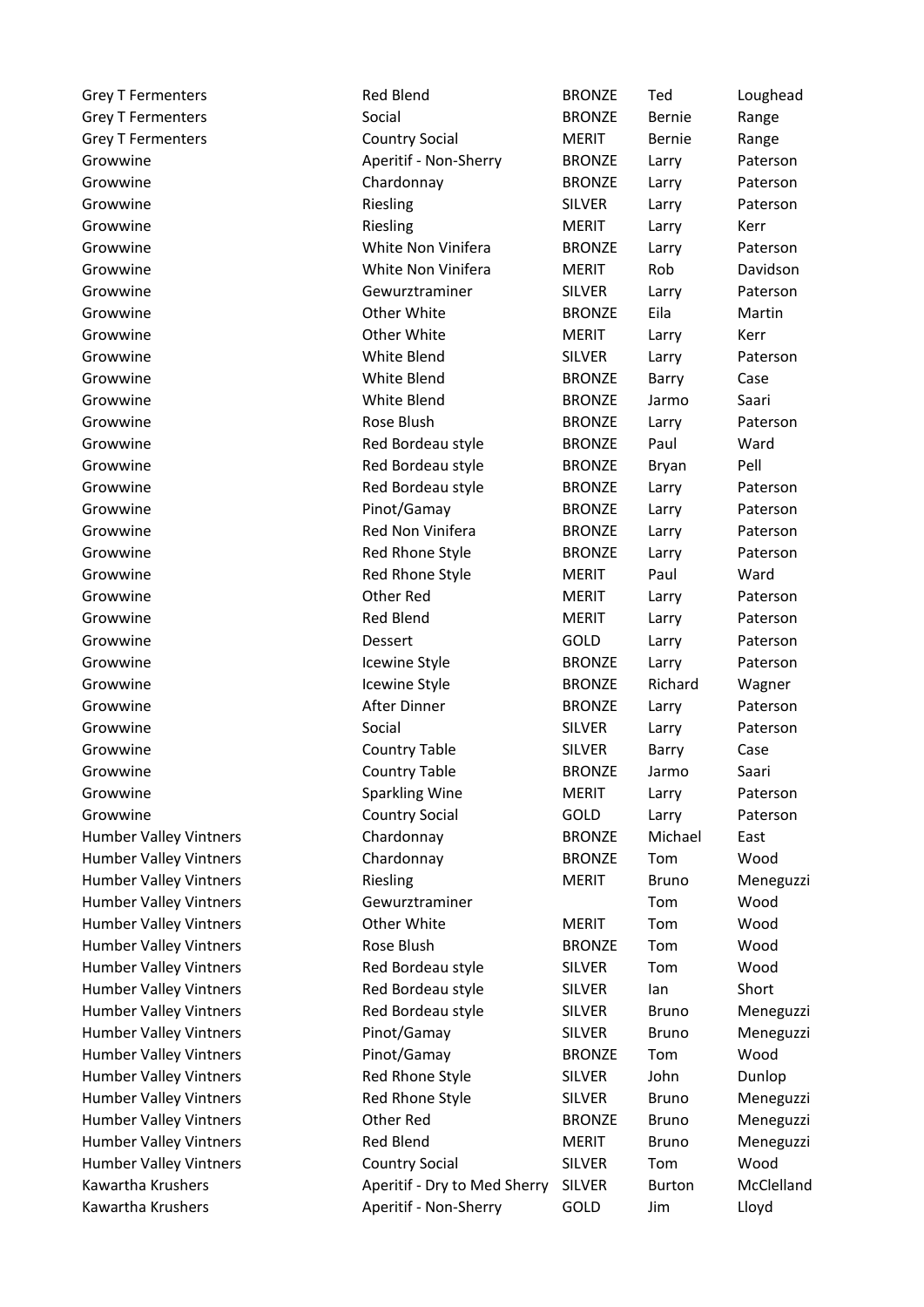Kawartha Krushers Chardonnay GOLD John Delagran Kawartha Krushers Chardonnay BRONZE Ken Maley Kawartha Krushers **Riesling** SILVER Tino Montopoli Kawartha Krushers **Kawartha Krushers** Ken Maley Kawartha Krushers **SILVER** Burton McClelland Kawartha Krushers White Blend BRONZE Jim Lloyd Kawartha Krushers White Blend MERIT Burton McClelland Kawartha Krushers **Rose Blush** SILVER Burton McClelland Kawartha Krushers Red Bordeau style SILVER Tino Montopoli Kawartha Krushers **Red Bordeau style** SILVER Jim Lloyd Kawartha Krushers **Red Bordeau style** SILVER Manfred Hecke Kawartha Krushers **Red Bordeau style** BRONZE John Delagran Kawartha Krushers Pinot/Gamay SILVER Jim Lloyd Kawartha Krushers Pinot/Gamay BRONZE Manfred Hecke Kawartha Krushers Other Red SILVER Terry McCall Kawartha Krushers Other Red SILVER Burton McClelland Kawartha Krushers Red Blend SILVER Tino Montopoli Kawartha Krushers **Red Blend** BRONZE Burton McClelland Kawartha Krushers **Red Blend** MERIT Ken Maley Kawartha Krushers **National State Constructs** Dessert **BRONZE** John Delagran Kawartha Krushers **In the Style SILVER** Tino Montopoli Kawartha Krushers **After Dinner** SILVER Jim Lloyd University After Dinner Kawartha Krushers **Kawartha Krushers** After Dinner **BRONZE** Burton McClelland Kawartha Krushers Social SILVER Jim Lloyd Kawartha Krushers **Sparkling Wine** BRONZE Burton McClelland Kawartha Krushers **Kawartha Krushers** Cider or Perry **BRONZE** Tino Montopoli Kawartha Krushers **Kawartha Krushers** Hop-Focused **Burton** Burton McClelland Kawartha Krushers Malt Focused SILVER Burton McClelland Kawartha Krushers **Malt Focused** BRONZE Manfred Hecke Kawartha Krushers **Roasted & Smoked** GOLD Burton McClelland K-W Winemakers Guild **Aperitif - Dry to Med Sherry SILVER** Steve McDonald K-W Winemakers Guild **Aperitif - Non-Sherry SILVER** Steve McDonald K-W Winemakers Guild **Aperitif - Non-Sherry** MERIT Bruce MacLaurin K-W Winemakers Guild **Chardonnay** Chardonnay SILVER Bruce MacLaurin K-W Winemakers Guild Chardonnay BRONZE Steve McDonald K-W Winemakers Guild Chardonnay BRONZE Norman Falk K-W Winemakers Guild Chardonnay BRONZE Don Panagapka K-W Winemakers Guild **Riesling** Riesling BRONZE Steve McDonald K-W Winemakers Guild **Riesling Riesling** BRONZE Norman Falk K-W Winemakers Guild **Riesling Riesling** BRONZE Mat Vaughan K-W Winemakers Guild **Riesling** Riesling BRONZE Bruce MacLaurin K-W Winemakers Guild **Riesling** MERIT Pete Mason K-W Winemakers Guild White Non Vinifera SILVER Steve McDonald K-W Winemakers Guild White Non Vinifera BRONZE Mat Vaughan K-W Winemakers Guild **Millet White Non Vinifera** MERIT Bruce MacLaurin K-W Winemakers Guild **Gewurztraminer** GOLD Don Panagapka K-W Winemakers Guild Gewurtztraminer SILVER Norman Falk K-W Winemakers Guild Gewurztraminer SILVER Steve McDonald K-W Winemakers Guild **Gewurztraminer** MERIT Bruce MacLaurin K-W Winemakers Guild 
(Castle of Other White  $\begin{array}{ccc} \text{BRONZE} & \text{Steve} & \text{McDonald} \\ \end{array}$ K-W Winemakers Guild Other White BRONZE Adam Shortt K-W Winemakers Guild **Communist Communist Communist Communist Communist Communist Communist Communist Communist Communist Communist Communist Communist Communist Communist Communist Communist Communist Communist Communist**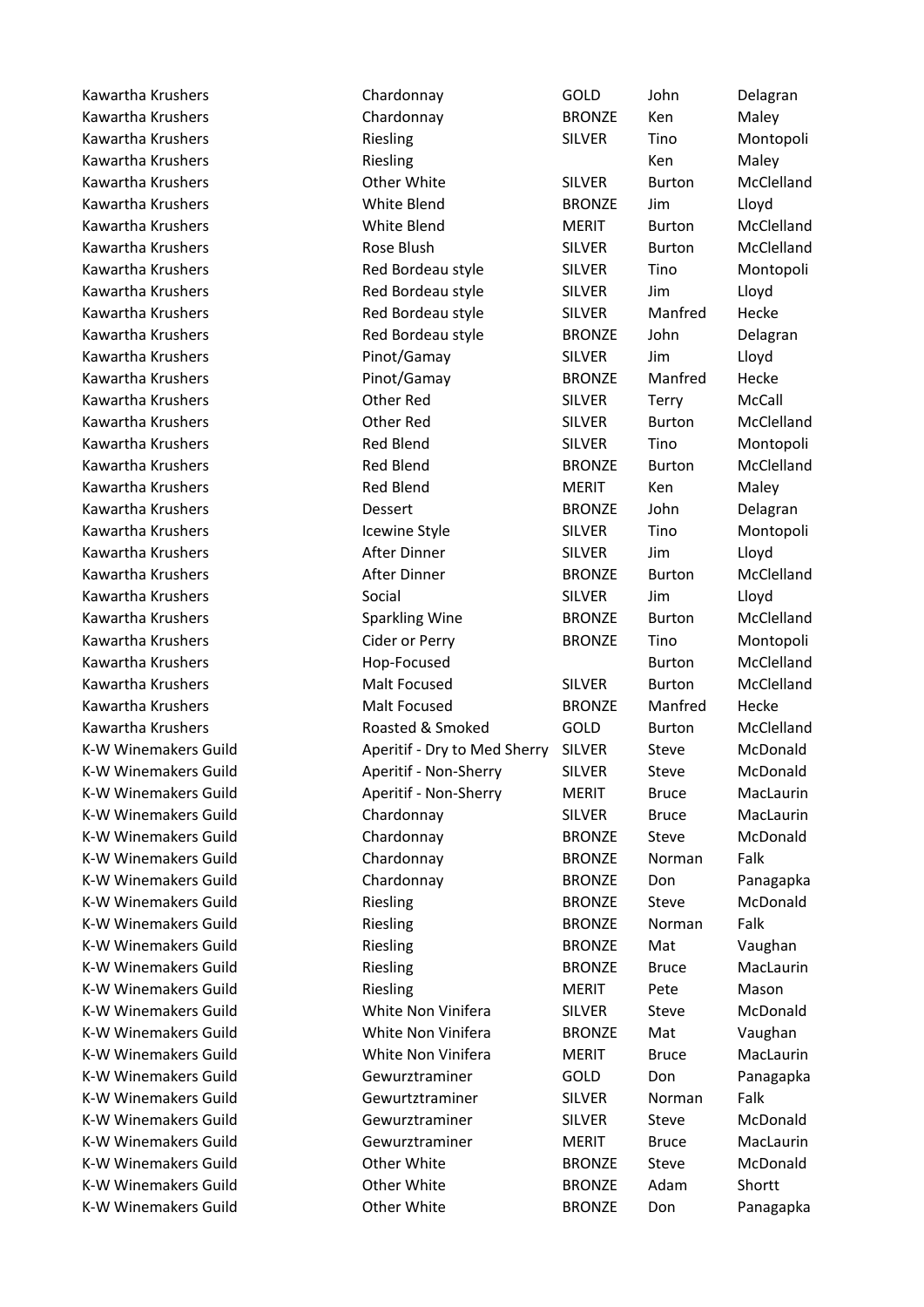K-W Winemakers Guild **Canadia Communist Communist Communist Communist Communist Communist Communist Communist Communist Communist Communist Communist Communist Communist Communist Communist Communist Communist Communist Co** K-W Winemakers Guild **SILVER** Mat Vaughan K-W Winemakers Guild White Blend SILVER Adam Shortt K-W Winemakers Guild White Blend BRONZE Steve McDonald K-W Winemakers Guild **State Blend** White Blend BRONZE Norman Falk K-W Winemakers Guild **White Blend** BRONZE Bruce MacLaurin K-W Winemakers Guild **Rose Blush** Rose Blush SILVER Mat Vaughan K-W Winemakers Guild **Rose Blush** BRONZE Bruce MacLaurin K-W Winemakers Guild **Rose Blush** MERIT Don Panagapka K-W Winemakers Guild Red Bordeau style SILVER Steve McDonald K-W Winemakers Guild **Red Bordeau style** SILVER Mat Vaughan K-W Winemakers Guild **Red Bordeau style** BRONZE Bruce MacLaurin K-W Winemakers Guild **Red Bordeau style** BRONZE Norman Falk K-W Winemakers Guild Pinot/Gamay GOLD Steve McDonald K-W Winemakers Guild **No. 2. Example 21 Pinot/Gamay** SILVER Don Panagapka K-W Winemakers Guild Pinot/Gamay SILVER Bruce MacLaurin K-W Winemakers Guild **Pinot/Gamay** BRONZE Adam Shortt K-W Winemakers Guild **Network** Pinot/Gamay **MERIT** Norman Falk K-W Winemakers Guild **Red Non Vinifera** SILVER Steve McDonald K-W Winemakers Guild **Red Non Vinifera** SILVER Don Panagapka K-W Winemakers Guild **Red Rhone Style** SILVER Bruce MacLaurin K-W Winemakers Guild **Red Rhone Style SILVER** Norman Falk K-W Winemakers Guild **Red Rhone Style SILVER** Steve McDonald K-W Winemakers Guild **Red Rhone Style MERIT** Don Panagapka K-W Winemakers Guild **Communist Communist Communist Communist Communist Communist Communist Communist Communist Communist Communist Communist Communist Communist Communist Communist Communist Communist Communist Communist** K-W Winemakers Guild Other Red SILVER Bruce MacLaurin K-W Winemakers Guild **Communist Contract Contract Contract Contract Contract Contract Contract Contract Contract Contract Contract Contract Contract Contract Contract Contract Contract Contract Contract Contract Contract C** K-W Winemakers Guild **Communist Contract Contract Contract Contract Contract Contract Contract Contract Contract Contract Contract Contract Contract Contract Contract Contract Contract Contract Contract Contract Contract C** K-W Winemakers Guild **Red Blend** Red Blend BRONZE Norman Falk K-W Winemakers Guild **Red Blend** BRONZE Bruce MacLaurin K-W Winemakers Guild **Red Blend** BRONZE Steve McDonald K-W Winemakers Guild **Red Blend** Red Blend BRONZE Mat Vaughan K-W Winemakers Guild **Red Blend** Red Blend MERIT Don Panagapka K-W Winemakers Guild **Dessert** COLD Norman Falk K-W Winemakers Guild **SILWER** Bruce MacLaurin Bruce Bruce Bruce Bruce Bruce Bruce Bruce Bruce Bruce Bruce Bruce B K-W Winemakers Guild **Silvers** Dessert Constant SILVER Steve McDonald K-W Winemakers Guild **Dessert** Constanting SILVER Mat Vaughan K-W Winemakers Guild **Silvers** Dessert Connection SILVER Don Panagapka K-W Winemakers Guild Icewine Style SILVER Steve McDonald K-W Winemakers Guild The Icewine Style The SILVER Norman Falk K-W Winemakers Guild The Icewine Style SILVER Bruce MacLaurin K-W Winemakers Guild **After Dinner** After GOLD Don Panagapka K-W Winemakers Guild **After Dinner** SILVER Bruce MacLaurin K-W Winemakers Guild **After Dinner** BRONZE Steve McDonald K-W Winemakers Guild **After Dinner After Dinner** BRONZE Norman Falk K-W Winemakers Guild Social GOLD Steve McDonald K-W Winemakers Guild Social Social SILVER Don Panagapka K-W Winemakers Guild **Social** Social SILVER Mat Vaughan K-W Winemakers Guild Social SILVER Bruce MacLaurin K-W Winemakers Guild Country Table SILVER Steve McDonald K-W Winemakers Guild **Country Table** MERIT Bruce MacLaurin

K-W Winemakers Guild **Communist Communist Communist Communist Communist Communist Communist Communist Communist Communist Communist Communist Communist Communist Communist Communist Communist Communist Communist Communist**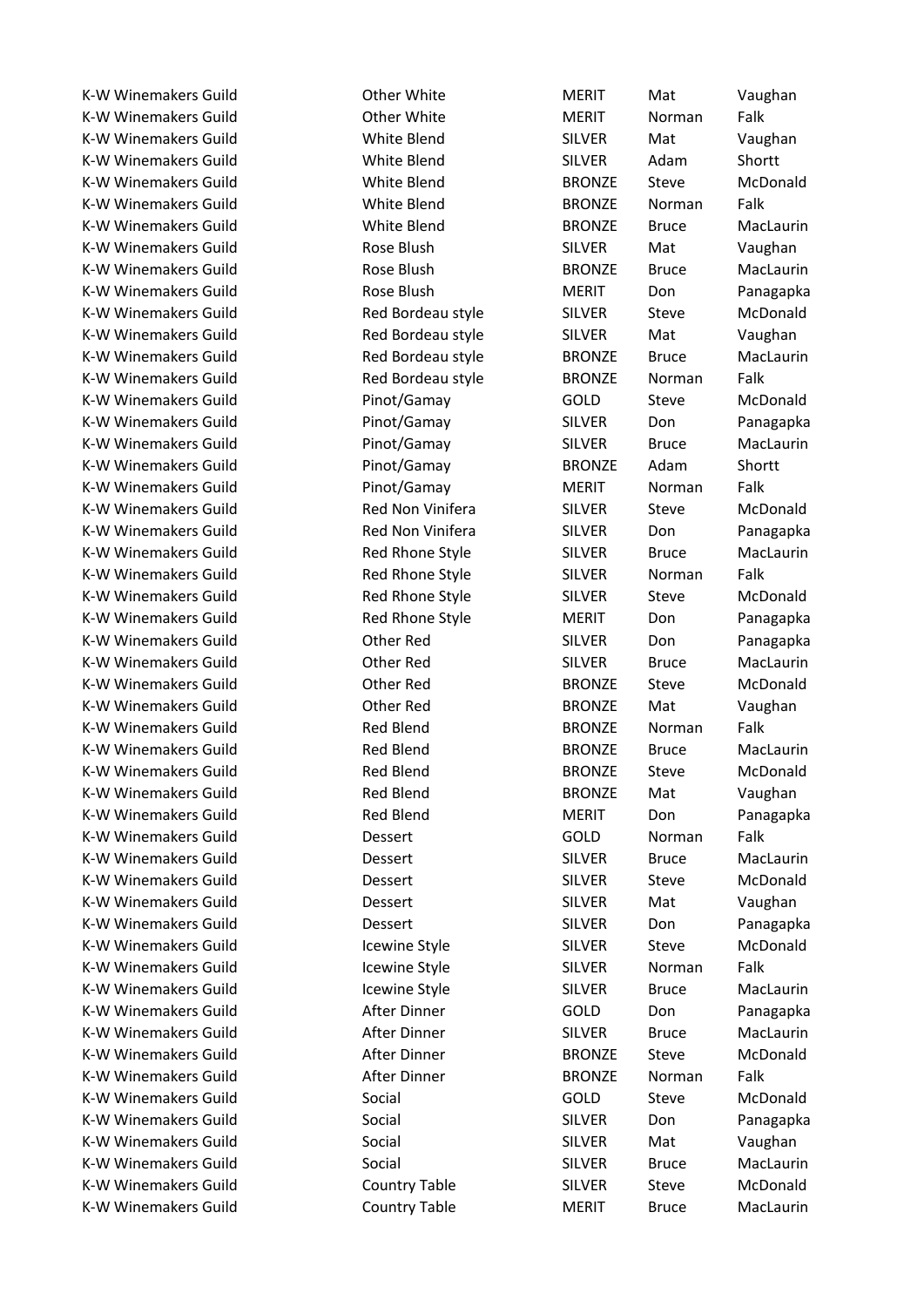K-W Winemakers Guild Sparkling Wine SILVER Bruce MacLaurin K-W Winemakers Guild Sparkling Wine BRONZE Mat Vaughan K-W Winemakers Guild Sparkling Wine BRONZE Steve McDonald K-W Winemakers Guild Country Social GOLD Norman Falk K-W Winemakers Guild Country Social SILVER Mat Vaughan K-W Winemakers Guild **Country Social SILVER** Steve McDonald K-W Winemakers Guild **Country Social** BRONZE Bruce MacLaurin K-W Winemakers Guild Cider or Perry GOLD Steve McDonald K-W Winemakers Guild **Cider or Perry SILVER** Mat Vaughan K-W Winemakers Guild 
Sill Cider or Perry The SILVER Bruce MacLaurin K-W Winemakers Guild Cider or Perry MERIT Adam Shortt K-W Winemakers Guild Light Lager & Hybrid GOLD Steve McDonald K-W Winemakers Guild 
Bruce Communist Light Lager & Hybrid Bruce Bruce MacLaurin K-W Winemakers Guild **Bruce** Hop-Focused **Bruce** Bruce MacLaurin K-W Winemakers Guild **Malt Focused** Malt Focused Mat Mat Vaughan Lakeview Wine Club Chardonnay SILVER Dominic Ierullo Lakeview Wine Club **Riesling** SILVER Manny Arruda Lakeview Wine Club **Riesling** Riesling **Club Riesling Club** Jeremy Fedorsen Lakeview Wine Club White Non Vinifera SILVER Manny Arruda Lakeview Wine Club **White Non Vinifera** SILVER Manuel Sousa Lakeview Wine Club White Non Vinifera BRONZE Dominic Ierullo Lakeview Wine Club Gewurztraminer SILVER Dominic Ierullo Lakeview Wine Club White Blend MERIT Dominic Ierullo Lakeview Wine Club **Rose Blush** BRONZE Manny Arruda Lakeview Wine Club **Red Bordeau style** SILVER Maurice Bettilli Lakeview Wine Club **Red Bordeau style** SILVER Rob Boniface Lakeview Wine Club **Red Bordeau style** BRONZE Jeremy Fedorsen Lakeview Wine Club **Red Bordeau style** BRONZE Manny Arruda Lakeview Wine Club Red Bordeau style BRONZE John Caldeira Lakeview Wine Club **Red Bordeau style Red Bordeau style** Dominic Ierullo Lakeview Wine Club **Pinot/Gamay** BRONZE Maurice Bettilli Lakeview Wine Club Pinot/Gamay BRONZE Manny Arruda Lakeview Wine Club **Pinot/Gamay** MERIT Manuel Sousa Lakeview Wine Club Pinot/Gamay MERIT Dominic Ierullo Lakeview Wine Club **Red Non Vinifera** BRONZE Peter Gatto Lakeview Wine Club **Red Non Vinifera** MERIT Dominic Ierullo Lakeview Wine Club **Red Rhone Style** SILVER John Caldeira Lakeview Wine Club **Red Rhone Style** BRONZE Manny Arruda Lakeview Wine Club **Red Rhone Style** MERIT Dominic Ierullo Lakeview Wine Club Other Red GOLD Manny Arruda Lakeview Wine Club Other Red SILVER Dominic Ierullo Lakeview Wine Club Other Red MERIT Manuel Sousa Lakeview Wine Club Other Red MERIT Jeremy Fedorsen Lakeview Wine Club Red Blend SILVER Manuel Sousa Lakeview Wine Club **Red Blend** BRONZE Dominic Ierullo Lakeview Wine Club **Icewine Style** SILVER Rob Boniface Lakeview Wine Club After Dinner GOLD Manuel Sousa Lakeview Wine Club After Dinner SILVER Manny Arruda London Wine Pros **Aperitif - Dry to Med Sherry MERIT** Stewart Wood London Wine Pros **Aperitif - Non-Sherry** SILVER Stewart Wood London Wine Pros **Riesling** SILVER Stewart Wood

K-W Winemakers Guild Country Table MERIT Mat Vaughan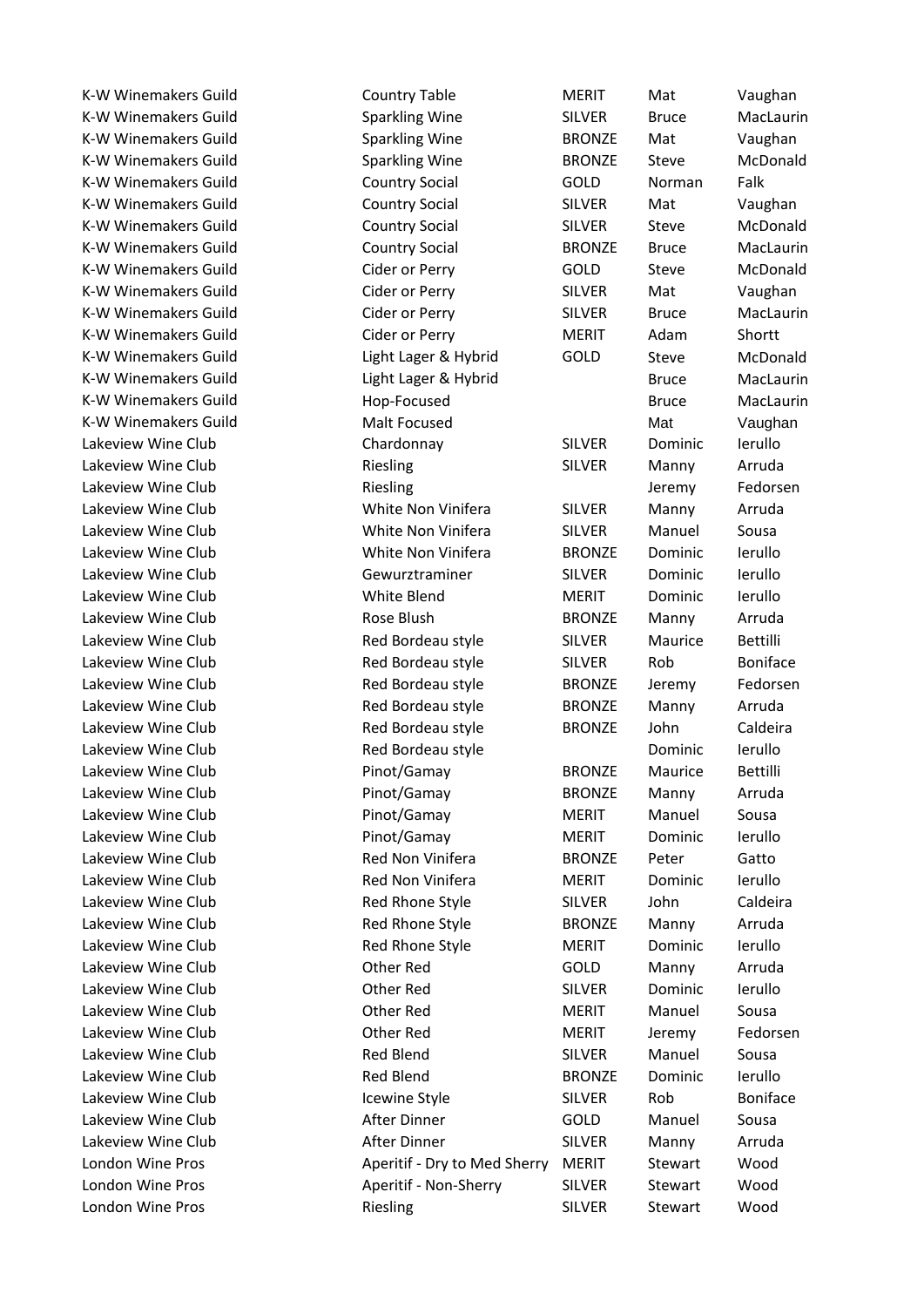London Wine Pros **Riesling** SILVER Brian Aziz London Wine Pros **Example 2** Riesling The SILVER Reg are leffries London Wine Pros **Riesling** Riesling **BRONZE** Ross Wilson London Wine Pros **NERIT** Reg are MERIT Reg and MERIT Reg London Wine Pros Gewurztraminer SILVER Ross Wilson London Wine Pros Gewurztraminer BRONZE Stewart Wood London Wine Pros Gewurztraminer BRONZE Brian Aziz London Wine Pros Other White SILVER Reg Jeffries London Wine Pros White Blend SILVER Stewart Wood London Wine Pros White Blend BRONZE Brian Aziz London Wine Pros White Blend BRONZE Ross Wilson London Wine Pros **Rose Blush** SILVER Stewart Wood London Wine Pros **Rose Blush** BRONZE Reg Jeffries London Wine Pros **Red Bordeau style** SILVER Stewart Wood London Wine Pros **Red Bordeau style** SILVER Reg Jeffries London Wine Pros Pinot/Gamay GOLD Stewart Wood London Wine Pros **Red Non Vinifera** SILVER Stewart Wood London Wine Pros Red Non Vinifera SILVER Ross Wilson London Wine Pros **Red Rhone Style** MERIT Reg Jeffries London Wine Pros Other Red GOLD Brian Aziz London Wine Pros Other Red SILVER Reg Jeffries London Wine Pros **COLOUT CONTACT CONTRACT CONTRACT CONTRACT CONTRACT CONTRACT CONTRACT CONTRACT CONTRACT CONTR** London Wine Pros Other Red SILVER Stewart Wood London Wine Pros Other Red Ross Wilson London Wine Pros **Red Blend** SILVER Tony Saddy London Wine Pros **Red Blend** BRONZE Stewart Wood London Wine Pros Dessert BRONZE Ross Wilson London Wine Pros **CONCO EXECUTE:** Dessert The BRONZE Stewart Wood London Wine Pros **After Dinner** BRONZE Brian Aziz London Wine Pros Social SILVER Stewart Wood London Wine Pros Country Table SILVER Stewart Wood London Wine Pros Sparkling Wine MERIT Brian Aziz London Wine Pros **Sparkling Wine** MERIT Stewart Wood London Wine Pros Country Social SILVER Stewart Wood Member at Large Chardonnay BRONZE Scott Wilkins Member at Large Chardonnay BRONZE Len Sylvester Member at Large Chardonnay MERIT Alvaro D'Antonio Member at Large The Riesling Communication Communication Communication Riesling Communication BRONZE Ed Hughes Member at Large The Gewurztraminer The BRONZE Scott The Wilkins Member at Large The Scott Wilkins Controller Member at Large The Scott Wilkins Member at Large The Sylvester Constants BRONZE Len Sylvester Member at Large The Rose Blush MERIT Alvaro D'Antonio Member at Large The State Red Bordeau style SILVER Ed Hughes Member at Large The Red Bordeau style SILVER Alvaro D'Antonio Member at Large The Red Bordeau style SILVER Luigi Giannetti Member at Large The State of Red Bordeau style The SILVER Marilyn Walters Member at Large Pinot/Gamay SILVER Alvaro D'Antonio Member at Large The State of Pinot/Gamay The BRONZE Ed Hughes Member at Large The State of Pinot/Gamay The BRONZE Ross Partridge Member at Large The Red Non Vinifera SILVER Scott The Wilkins Member at Large The Red Non Vinifera The BRONZE Alvaro D'Antonio Member at Large The Red Non Vinifera **BRONZE** Ed Hughes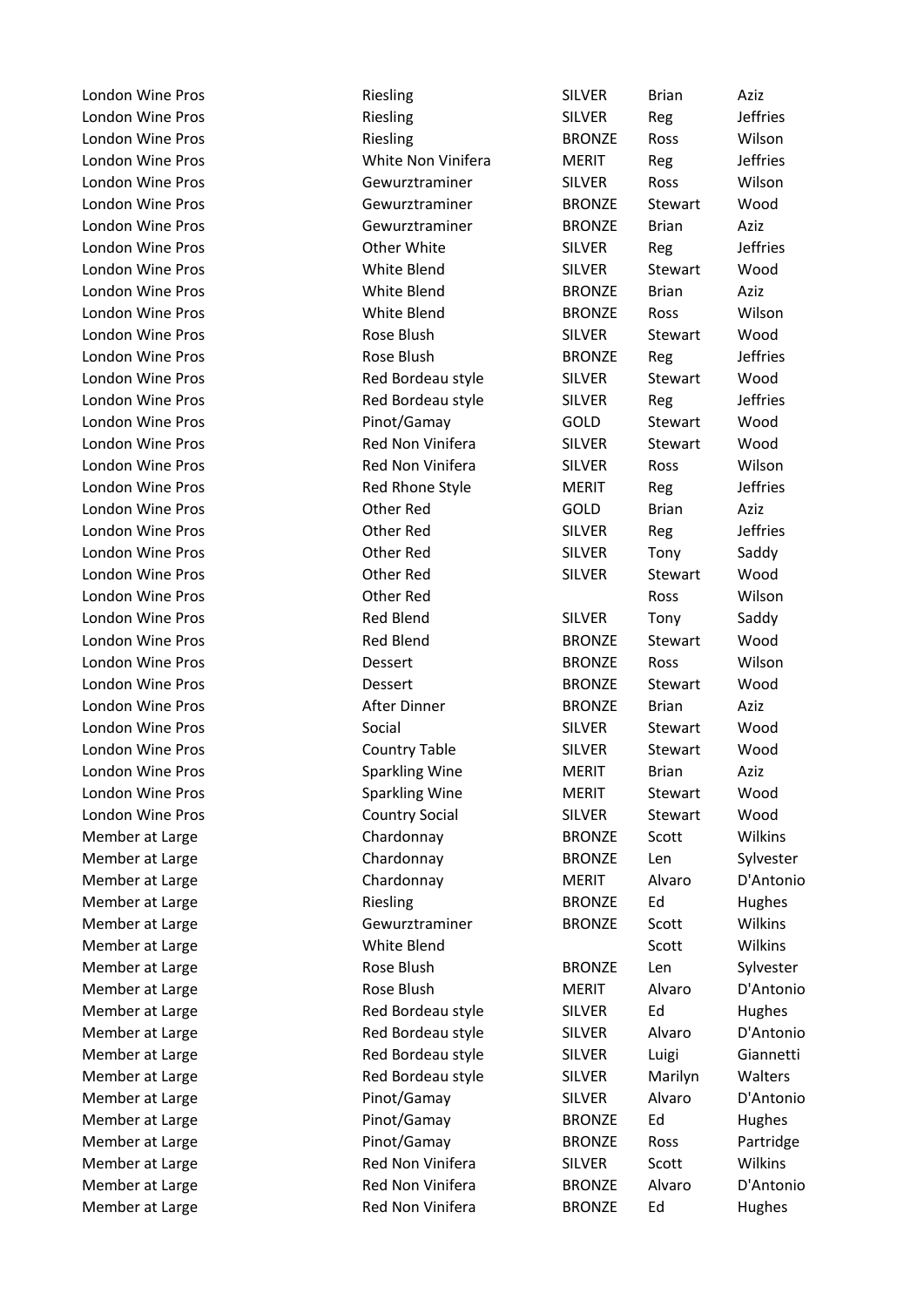Member at Large Red Rhone Style SILVER Alvaro D'Antonio Member at Large The Steel Rhone Style SILVER Luigi Giannetti Member at Large Other Red SILVER Luigi Giannetti Member at Large  $\sim$  Other Red BRONZE Alvaro D'Antonio Member at Large **Communist Communist Communist Communist Communist Communist Communist Communist Communist Communist Communist Communist Communist Communist Communist Communist Communist Communist Communist Communist Commu** Member at Large The State Collection Collection Red Blend SILVER Ed Thughes Member at Large The Red Blend The BRONZE Alvaro D'Antonio Member at Large **NERIT** Scott Wilkins Member at Large The Icewine Style SILVER Scott University Member at Large Member at Large The After Dinner Cold Len Sylvester Member at Large The State After Dinner The SILVER Ed Hughes Niagara Vine-to-Wine Circle Aperitif - Dry to Med Sherry BRONZE Brian Williams Niagara Vine-to-Wine Circle **Aperitif - Non-Sherry SILVER** Brian Williams Niagara Vine-to-Wine Circle **Aperitif - Non-Sherry MERIT** Dan Stevenson Niagara Vine-to-Wine Circle Chardonnay SILVER Wayne Dumanski Niagara Vine-to-Wine Circle Chardonnay SILVER Clark Meredith Niagara Vine-to-Wine Circle Chardonnay BRONZE Ken Clark Niagara Vine-to-Wine Circle Chardonnay BRONZE John Vandermark Niagara Vine-to-Wine Circle Chardonnay MERIT Brian Williams Niagara Vine-to-Wine Circle Chardonnay MERIT George Huckalo Niagara Vine-to-Wine Circle **Riesling Communist COLD** Clark Meredith Niagara Vine-to-Wine Circle **Riesling SILVER** Ivan Zuzek Niagara Vine-to-Wine Circle **Riesling SILVER** Ken Clark Niagara Vine-to-Wine Circle **Riesling Communist Communist Communist Communist Communist Communist Communist Communist Communist Peters** Niagara Vine-to-Wine Circle **Riesling MERIT** Brian Williams Niagara Vine-to-Wine Circle White Non Vinifera SILVER Brian Wiiliams Niagara Vine-to-Wine Circle **White Non Vinifera** SILVER Dan Stevenson Niagara Vine-to-Wine Circle White Non Vinifera BRONZE Clark Meredith Niagara Vine-to-Wine Circle White Non Vinifera BRONZE John Vandermark Niagara Vine-to-Wine Circle Gewurztraminer SILVER John Vandermark Niagara Vine-to-Wine Circle **Gewurztraminer** SILVER Dan Stevenson Niagara Vine-to-Wine Circle Gewurztraminer MERIT George Huckalo Niagara Vine-to-Wine Circle **Other White** SILVER Bill Peters Niagara Vine-to-Wine Circle **Calculation Circle Circle Circle Circle Circle Circle Circle Circle Circle Circle C** Niagara Vine-to-Wine Circle **Circle** Other White **BRONZE** Clark Meredith Niagara Vine-to-Wine Circle Other White BRONZE John Vandermark Niagara Vine-to-Wine Circle **Calculation City Circle Contract Circle Circle Circle Circle Circle Circle Circle C** Niagara Vine-to-Wine Circle **Other White** BRONZE Ken Clark Niagara Vine-to-Wine Circle **Other White** BRONZE Wayne Dumanski Niagara Vine-to-Wine Circle **Circle** Other White **MERIT** Brian Williams Niagara Vine-to-Wine Circle White Blend BRONZE Wayne Dumanski Niagara Vine-to-Wine Circle **Rose Blush SILVER** Bill Peters Niagara Vine-to-Wine Circle **Rose Blush SILVER** George Huckalo Niagara Vine-to-Wine Circle Red Bordeau style GOLD John Agate Niagara Vine-to-Wine Circle **Red Bordeau style** SILVER Brian Williams Niagara Vine-to-Wine Circle **Red Bordeau style** SILVER Ken Clark Niagara Vine-to-Wine Circle Red Bordeau style SILVER Wayne Dumanski Niagara Vine-to-Wine Circle **Red Bordeau style** BRONZE Clark Meredith Niagara Vine-to-Wine Circle **Red Bordeau style** BRONZE Dan Stevenson Niagara Vine-to-Wine Circle **Red Bordeau style** BRONZE Bill Peters Niagara Vine-to-Wine Circle **Red Bordeau style** MERIT John Vandermark Niagara Vine-to-Wine Circle Pinot/Gamay BRONZE George Huckalo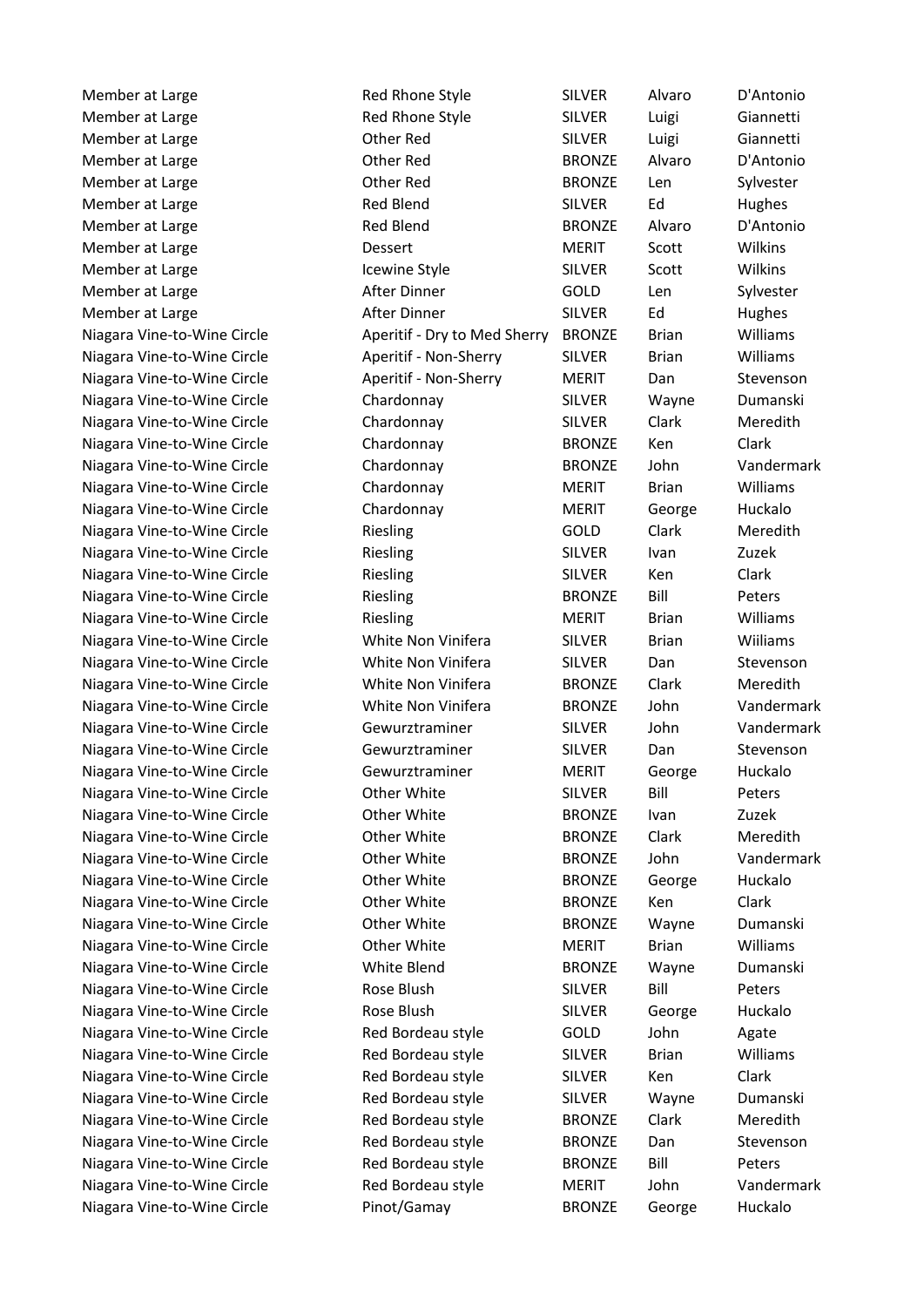Niagara Vine-to-Wine Circle **Pinot/Gamay** BRONZE Brian Williams Niagara Vine-to-Wine Circle **Red Non Vinifera** SILVER Brian Williams Niagara Vine-to-Wine Circle **Red Non Vinifera** SILVER Dan Stevenson Niagara Vine-to-Wine Circle **Red Non Vinifera** MERIT Clark Meredith Niagara Vine-to-Wine Circle **IVan Line Red Non Vinifera** Ivan Ivan Zuzek Niagara Vine-to-Wine Circle Dessert GOLD Dan Stevenson Niagara Vine-to-Wine Circle **Dessert** BRONZE Ivan Zuzek Niagara Vine-to-Wine Circle **Internal Cleates Icewine Style** SILVER Wayne Dumanski Niagara Vine-to-Wine Circle **Icewine Style** SILVER Dan Stevenson Niagara Vine-to-Wine Circle **After Dinner** GOLD Dan Stevenson Niagara Vine-to-Wine Circle **After Dinner** SILVER George Huckalo Niagara Vine-to-Wine Circle After Dinner SILVER Brian Williams Niagara Vine-to-Wine Circle After Dinner SILVER Wayne Dumanski Niagara Vine-to-Wine Circle **After Dinner** SILVER Bill Peters Niagara Vine-to-Wine Circle **After Dinner** BRONZE Clark Meredith Niagara Vine-to-Wine Circle **After Dinner** MERIT Ivan Zuzek Niagara Vine-to-Wine Circle Social SILVER John Vandermark Niagara Vine-to-Wine Circle **Social** Social SILVER Dan Stevenson Niagara Vine-to-Wine Circle Social SILVER Brian Williams Niagara Vine-to-Wine Circle Country Table SILVER Brian Williams Niagara Vine-to-Wine Circle Country Social SILVER Wayne Dumanski Niagara Vine-to-Wine Circle **Country Social** SILVER Brian Willams Niagara Vine-to-Wine Circle Country Social SILVER Clark Meredith Niagara Vine-to-Wine Circle Country Social SILVER Bill Peters Niagara Vine-to-Wine Circle **Country Social County Social** Clark

Niagara-on-the-Lake Amateur Vintners Chardonnay SILVER John Pendzinski Niagara-on-the-Lake Amateur Vintners Chardonnay MERIT Alan Johnson Niagara-on-the-Lake Amateur Vintners Riesling The COLD Allen Mee Niagara-on-the-Lake Amateur Vintners White Non Vinifera SILVER Bruce Smith Niagara-on-the-Lake Amateur Vintners White Non Vinifera SILVER John Pendzinski Niagara-on-the-Lake Amateur Vintners Gewurztraminer and Hohn Pendzinski Niagara-on-the-Lake Amateur Vintners Gewurztraminer Bruce Bruce Smith Niagara-on-the-Lake Amateur Vintners Other White SILVER John Pendzinski Niagara-on-the-Lake Amateur Vintners Other White **BRONZE** Kevin Watson Niagara-on-the-Lake Amateur Vintners Other White MERIT Don Innes Niagara-on-the-Lake Amateur Vintners White Blend GOLD Kevin Watson Niagara-on-the-Lake Amateur Vintners White Blend SILVER John Pendzinski Niagara-on-the-Lake Amateur Vintners White Blend SILVER Bruce Smith Niagara-on-the-Lake Amateur Vintners Rose Blush SILVER John Pendzinski Niagara-on-the-Lake Amateur Vintners Red Bordeau style SILVER George Bethune Niagara-on-the-Lake Amateur Vintners Red Bordeau style SILVER John Pendzinski Niagara-on-the-Lake Amateur Vintners Red Bordeau style SILVER Kevin Watson Niagara-on-the-Lake Amateur Vintners Red Bordeau style BRONZE William German Niagara-on-the-Lake Amateur Vintners Pinot/Gamay SILVER George Bethune Niagara-on-the-Lake Amateur Vintners Red Rhone Style BRONZE John Pendzinski Niagara-on-the-Lake Amateur Vintners Other Red MERIT John Pendzinski Niagara-on-the-Lake Amateur Vintners Red Blend BRONZE John Pendzinski Niagara-on-the-Lake Amateur Vintners Icewine Style GOLD Alan Johnson Niagara-on-the-Lake Amateur Vintners Icewine Style SILVER Kevin Watson Niagara-on-the-Lake Amateur Vintners Icewine Style SILVER Pavel Varadinek Niagara-on-the-Lake Amateur Vintners Icewine Style **Style Style Style Style Amateur** Pendzinski Niagara-on-the-Lake Amateur Vintners Country Social SILVER John Pendzinski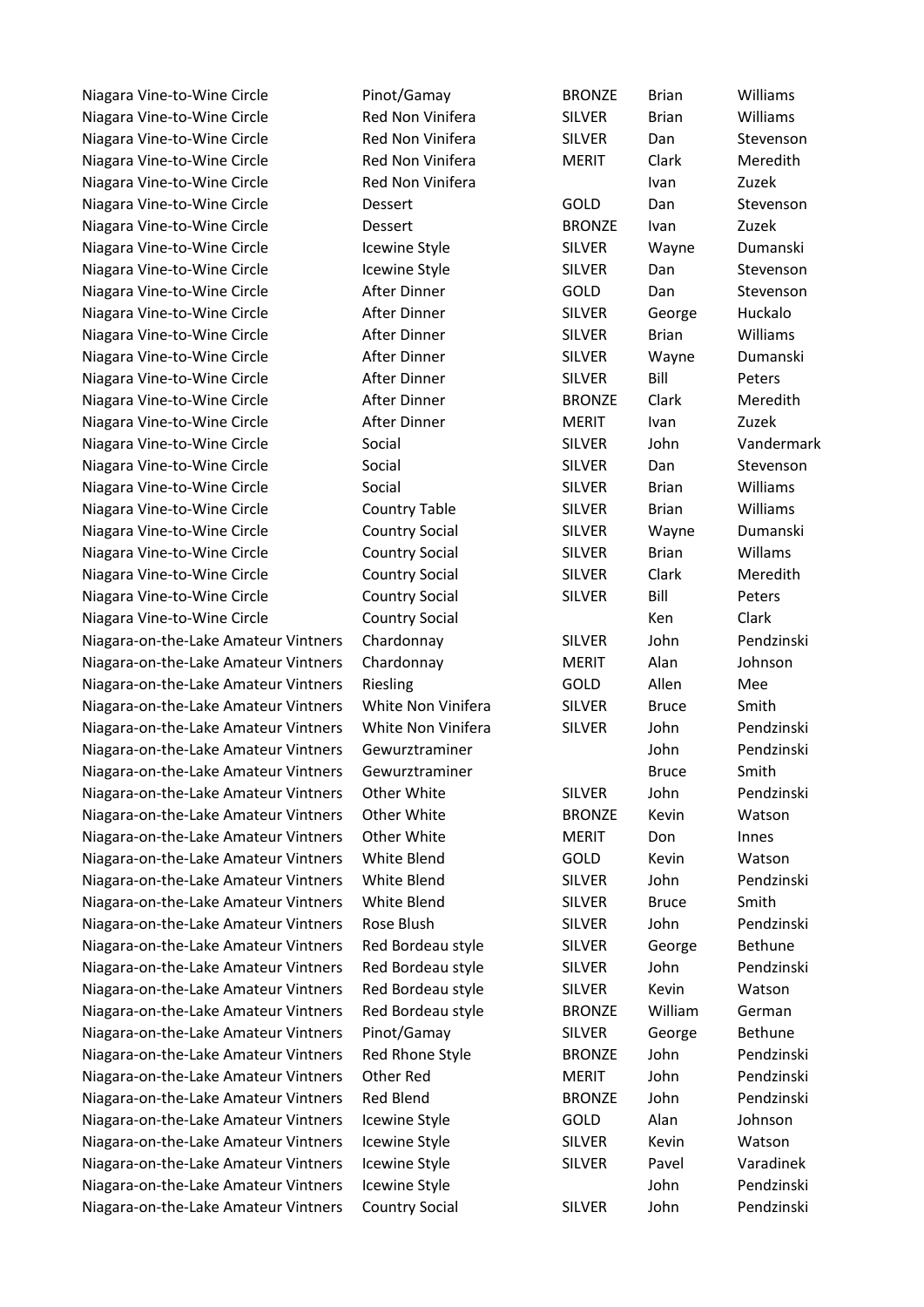Other Hamilton Wine Club Aperitif - Dry to Med Sherry BRONZE Albert Gris Other Hamilton Wine Club Aperitif - Non-Sherry MERIT Bert Richards Other Hamilton Wine Club Chardonnay BRONZE Bob Gibbon Other Hamilton Wine Club **Riesling** Riesling BRONZE Victor Vanbeek Other Hamilton Wine Club White Non Vinifera MERIT Bert Richards Other Hamilton Wine Club Gewurztraminer SILVER Werner Lichtenberger Other Hamilton Wine Club Gewurztraminer BRONZE Victor Vanbeek Other Hamilton Wine Club Other White SILVER Victor Vanbeek Other Hamilton Wine Club White Blend BRONZE Bert Richards Other Hamilton Wine Club Red Bordeau style SILVER Victor Vanbeek Other Hamilton Wine Club Red Bordeau style MERIT Albert Gris Other Hamilton Wine Club **Pinot/Gamay** Albert Gris Other Hamilton Wine Club **Red Non Vinifera** BRONZE Doug Burwell Other Hamilton Wine Club Red Rhone Style BRONZE Dean Anderson Other Hamilton Wine Club Other Red BRONZE Victor Vanbeek Other Hamilton Wine Club Red Blend MERIT Victor Vanbeek Other Hamilton Wine Club **Dessert** GOLD Bob Gibbon Other Hamilton Wine Club Dessert BRONZE Victor Vanbeek Other Hamilton Wine Club Icewine Style SILVER Victor Vanbeek Other Hamilton Wine Club After Dinner SILVER Albert Gris Other Hamilton Wine Club **After Dinner** SILVER Bert Richards Other Hamilton Wine Club Social **MERIT** Victor Vanbeek Other Hamilton Wine Club Country Table MERIT Bert Richards Other Hamilton Wine Club Country Social BRONZE Bert Richards Other Hamilton Wine Club Country Social MERIT Victor Vanbeek Other Hamilton Wine Club Light Lager & Hybrid Victor VanBeek Other Hamilton Wine Club **Hop-Focused** Hop-Focused Victor VanBeek Other Hamilton Wine Club Malt Focused Victor VanBeek Other Hamilton Wine Club Roasted & Smoked Victor VanBeek Other Hamilton Wine Club Belgian & Wheat Club Belgian & Wheat Victor VanBeek Pickering Wine Guild Aperitif - Dry to Med Sherry BRONZE Dan Ostler Pickering Wine Guild **Chardonnay** SILVER Lorne Weyers Pickering Wine Guild **Chardonnay** BRONZE Dan Ostler Pickering Wine Guild **Riesling** SILVER Dan Ostler Pickering Wine Guild White Non Vinifera BRONZE Joe Dale Pickering Wine Guild Gewurztraminer BRONZE Dan Ostler Pickering Wine Guild **Other White** SILVER Dave Gillingham Pickering Wine Guild **Contact Contact Contact Contact Contact Contact Contact Contact Contact Contact Contact Contact Contact Contact Contact Contact Contact Contact Contact Contact Contact Contact Contact Contact Contact** Pickering Wine Guild **BRONZE** Dan Ostler Pickering Wine Guild Red Bordeau style SILVER Lorne Weyers Pickering Wine Guild **Red Bordeau style** SILVER Carlos Ricalde Pickering Wine Guild **Red Bordeau style** BRONZE Dan Ostler Pickering Wine Guild Pinot/Gamay GOLD Battista Calvieri Pickering Wine Guild **Red Non Vinifera** BRONZE Lorne Weyers Pickering Wine Guild **Red Rhone Style BRONZE** Lorne Weyers Pickering Wine Guild **Red Rhone Style** MERIT Stephen Cyr Pickering Wine Guild **Communist Communist Communist Communist Communist Communist Communist Communist Communist Communist Communist Communist Communist Communist Communist Communist Communist Communist Communist Communist** Pickering Wine Guild Other Red SILVER Lorne Weyers Pickering Wine Guild **Red Blend** Red Blend SILVER Lorne Weyers Pickering Wine Guild **Red Blend** BRONZE Dave Gillingham Pickering Wine Guild **Red Blend** BRONZE Dan Ostler Pickering Wine Guild **Red Blend** MERIT Joe Dale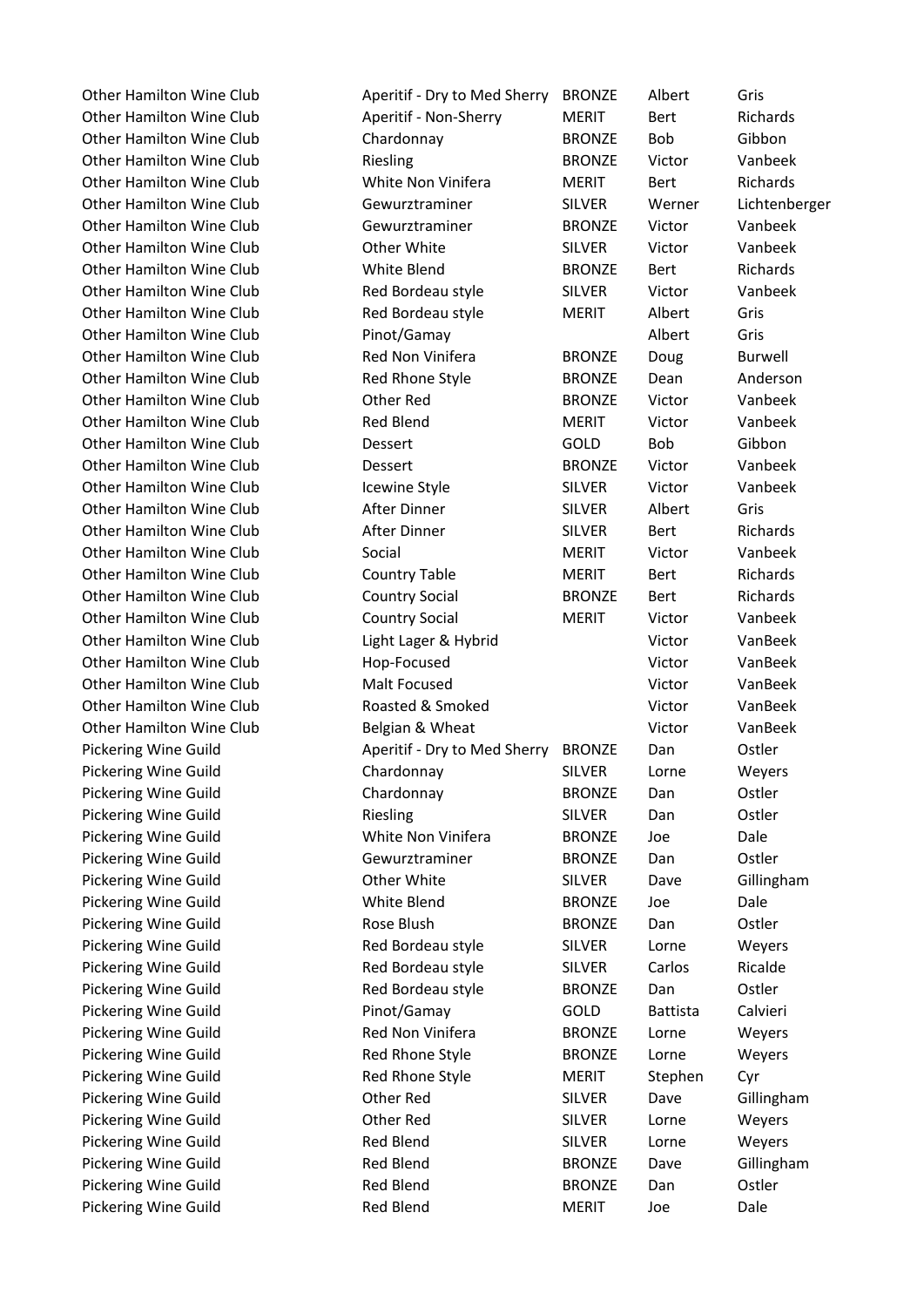| Pickering Wine Guild              | Dessert                      | <b>BRONZE</b> | Stephen      | Cyr           |
|-----------------------------------|------------------------------|---------------|--------------|---------------|
| Pickering Wine Guild              | <b>Sparkling Wine</b>        | <b>SILVER</b> | Joe          | Dale          |
| Pickering Wine Guild              | Light Lager & Hybrid         |               | Mike         | Aylward       |
| Pickering Wine Guild              | Roasted & Smoked             |               | Mike         | Aylward       |
| Pickering Wine Guild              | Belgian & Wheat              | <b>SILVER</b> | Mike         | Aylward       |
| Press Agents Winemakers Club      | Chardonnay                   | <b>SILVER</b> | William      | O'Halloran    |
| Press Agents Winemakers Club      | Red Bordeau style            | <b>MERIT</b>  | Peter        | Lazarou       |
| Prince Edward County Wine Club    | Aperitif - Non-Sherry        | <b>MERIT</b>  | Doug         | Sloane        |
| Prince Edward County Wine Club    | Chardonnay                   | <b>SILVER</b> | Rick         | Caruso        |
| Prince Edward County Wine Club    | Riesling                     | <b>BRONZE</b> | Paul         | Wallace       |
| Prince Edward County Wine Club    | White Non Vinifera           | <b>BRONZE</b> | Paul         | Wallace       |
| Prince Edward County Wine Club    | Gewurztraminer               | <b>MERIT</b>  | Don          | Chishlom      |
| Prince Edward County Wine Club    | Other White                  | <b>SILVER</b> | Paul         | Wallace       |
| Prince Edward County Wine Club    | Red Bordeau style            |               | Doug         | Sloane        |
| Prince Edward County Wine Club    | Red Rhone Style              | <b>MERIT</b>  | Paul         | Wallace       |
| Prince Edward County Wine Club    | Other Red                    | <b>MERIT</b>  | Don          | Chishlom      |
| Prince Edward County Wine Club    | <b>Red Blend</b>             |               | Rick         | Caruso        |
| Prince Edward County Wine Club    | <b>Country Social</b>        | <b>SILVER</b> | Doug         | Sloane        |
| Scarborough Winemakers            | Aperitif - Dry to Med Sherry | <b>SILVER</b> | <b>Bruce</b> | Drewitt       |
| Scarborough Winemakers            | Aperitif - Non-Sherry        | <b>SILVER</b> | <b>Bruce</b> | Drewitt       |
| Scarborough Winemakers            | Chardonnay                   | <b>BRONZE</b> | <b>Bruce</b> | Drewitt       |
| Scarborough Winemakers            | Riesling                     | <b>SILVER</b> | Craig        | Fleming       |
| Scarborough Winemakers            | Riesling                     | <b>BRONZE</b> | Lorna        | Wong          |
| Scarborough Winemakers            | Riesling                     | <b>MERIT</b>  | Keith        | <b>Bolton</b> |
| Scarborough Winemakers            | Riesling                     | <b>MERIT</b>  | <b>Bruce</b> | Drewitt       |
| Scarborough Winemakers            | White Non Vinifera           | <b>SILVER</b> | Don          | Boucher       |
| Scarborough Winemakers            | Gewurztraminer               | <b>SILVER</b> | Pat          | Ison          |
| Scarborough Winemakers            | Other White                  | <b>BRONZE</b> | <b>Bruce</b> | Drewitt       |
| Scarborough Winemakers            | Other White                  | <b>MERIT</b>  | Lorna        | Wong          |
| Scarborough Winemakers            | Other White                  |               | Pat          | Ison          |
| Scarborough Winemakers            | White Blend                  |               | Lorna        | Wong          |
| Scarborough Winemakers            | Red Bordeau style            | <b>MERIT</b>  | <b>Bruce</b> | Drewitt       |
| Scarborough Winemakers            | Pinot/Gamay                  | <b>MERIT</b>  | <b>Bruce</b> | Drewitt       |
| Scarborough Winemakers            | Other Red                    | <b>MERIT</b>  | Pat          | Ison          |
| Scarborough Winemakers            | Other Red                    |               | Jim          | Howes         |
| Scarborough Winemakers            | <b>Red Blend</b>             | <b>SILVER</b> | Steve        | Skelly        |
| Scarborough Winemakers            | Dessert                      | <b>MERIT</b>  | Steve        | Skelly        |
| Scarborough Winemakers            | After Dinner                 | <b>SILVER</b> | <b>Bruce</b> | Drewitt       |
| Scarborough Winemakers            | Social                       | <b>SILVER</b> | <b>Bruce</b> | Drewitt       |
| Scarborough Winemakers            | <b>Country Table</b>         | <b>BRONZE</b> | Paul         | Williams      |
| Scarborough Winemakers            | <b>Country Table</b>         | <b>BRONZE</b> | Pat          | Ison          |
| Scarborough Winemakers            | <b>Country Social</b>        | <b>BRONZE</b> | Steve        | Skelly        |
| Scarborough Winemakers            | Cider or Perry               |               | Steve        | Skelly        |
| South Coast Wine Club             | Riesling                     |               | Garry        | Turner        |
| South Coast Wine Club             | White Non Vinifera           | <b>MERIT</b>  | Herb         | Taylor        |
| South Coast Wine Club             | Other White                  | GOLD          | Herb         | Taylor        |
| South Coast Wine Club             | Red Non Vinifera             | <b>SILVER</b> | Herb         | Taylor        |
| South Coast Wine Club             | Other Red                    | <b>MERIT</b>  | Tamio        | Tateno        |
| South Coast Wine Club             | <b>Red Blend</b>             |               | Mark         | Clark         |
| St. Thomas Grapebusters Wine Club | Aperitif - Dry to Med Sherry | <b>BRONZE</b> | Gerry        | Den Hartogh   |
| St. Thomas Grapebusters Wine Club | Aperitif - Non-Sherry        | GOLD          | Gerry        | Den Hartogh   |
| St. Thomas Grapebusters Wine Club | Aperitif - Non-Sherry        | <b>SILVER</b> | Bill         | Thornton      |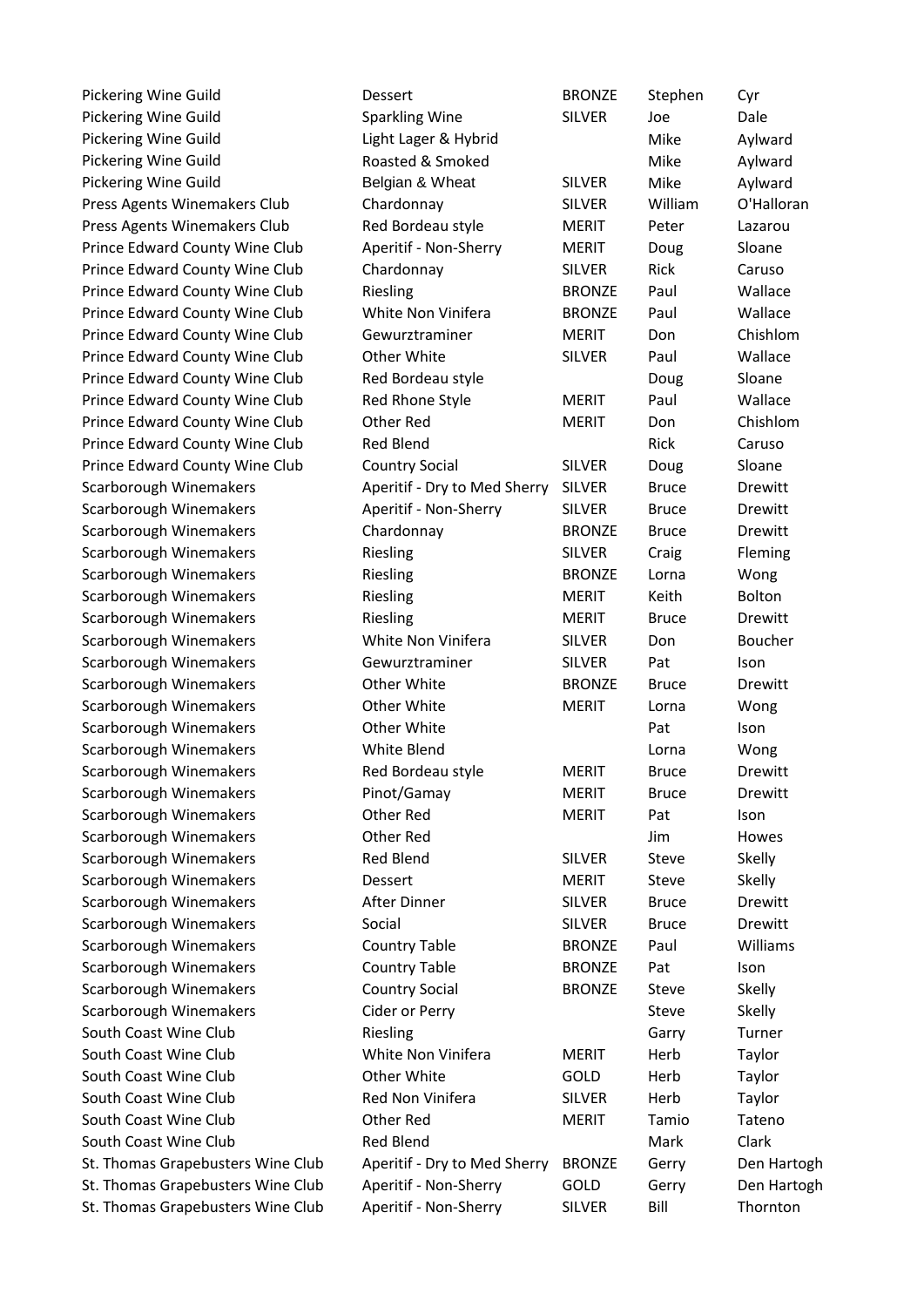St. Thomas Grapebusters Wine Club Aperitif - Non-Sherry MERIT Martin Nygard St. Thomas Grapebusters Wine Club Chardonnay SILVER Glen Graham St. Thomas Grapebusters Wine Club Chardonnay BRONZE Bill Thornton St. Thomas Grapebusters Wine Club Chardonnay MERIT Gerry Den Hartogh St. Thomas Grapebusters Wine Club Chardonnay MERIT Martin Nygard St. Thomas Grapebusters Wine Club Riesling SILVER Bill Thornton St. Thomas Grapebusters Wine Club Riesling Number SILVER Dick Beam St. Thomas Grapebusters Wine Club Riesling November BRONZE Jack Gootjes St. Thomas Grapebusters Wine Club Riesling Club Research Communication Clen Graham St. Thomas Grapebusters Wine Club White Non Vinifera SILVER Jack Gootjes St. Thomas Grapebusters Wine Club White Non Vinifera SILVER Bill Thornton St. Thomas Grapebusters Wine Club White Non Vinifera SILVER Martin Nygard St. Thomas Grapebusters Wine Club White Non Vinifera BRONZE Durk Schaafsma St. Thomas Grapebusters Wine Club White Non Vinifera BRONZE Keith Hindley St. Thomas Grapebusters Wine Club White Non Vinifera BRONZE Dick Beam St. Thomas Grapebusters Wine Club White Non Vinifera MERIT Emile Thibault St. Thomas Grapebusters Wine Club White Non Vinifera Thomas State Music Webster St. Thomas Grapebusters Wine Club Gewurztraminer GOLD Bill Thornton St. Thomas Grapebusters Wine Club Gewurztraminer SILVER Gerry Den Hartogh St. Thomas Grapebusters Wine Club Gewurztraminer SILVER Glen Graham St. Thomas Grapebusters Wine Club Other White SILVER Glen Graham St. Thomas Grapebusters Wine Club Other White Network SILVER Jack Gooties St. Thomas Grapebusters Wine Club Other White SILVER Bill Thornton St. Thomas Grapebusters Wine Club Other White SILVER Martin Nygard St. Thomas Grapebusters Wine Club Other White MERIT Gerry Den Hartogh St. Thomas Grapebusters Wine Club White Blend SILVER Martin Nygard St. Thomas Grapebusters Wine Club White Blend SILVER Gerry Den Hartogh St. Thomas Grapebusters Wine Club White Blend SILVER Bill Thornton St. Thomas Grapebusters Wine Club White Blend BRONZE Glen Graham St. Thomas Grapebusters Wine Club Rose Blush SILVER Glen Graham St. Thomas Grapebusters Wine Club Rose Blush SILVER Emile Thibault St. Thomas Grapebusters Wine Club Rose Blush BRONZE Martin Nygard St. Thomas Grapebusters Wine Club Red Bordeau style GOLD Emile Thibault St. Thomas Grapebusters Wine Club Red Bordeau style SILVER Dick Beam St. Thomas Grapebusters Wine Club Red Bordeau style SILVER Keith Hindley St. Thomas Grapebusters Wine Club Red Bordeau style BRONZE Jack Gootjes St. Thomas Grapebusters Wine Club Red Bordeau style BRONZE Gerry Den Hartogh St. Thomas Grapebusters Wine Club Red Bordeau style BRONZE Jim Webster St. Thomas Grapebusters Wine Club Red Bordeau style MERIT Bill Thornton St. Thomas Grapebusters Wine Club Pinot/Gamay SILVER Martin Nygard St. Thomas Grapebusters Wine Club Pinot/Gamay SILVER Bill Thornton St. Thomas Grapebusters Wine Club Pinot/Gamay BRONZE Glen Graham St. Thomas Grapebusters Wine Club Red Non Vinifera SILVER Martin Nygard St. Thomas Grapebusters Wine Club Red Non Vinifera BRONZE Bill BRONTE Thornton St. Thomas Grapebusters Wine Club Red Non Vinifera BRONZE Glen Graham St. Thomas Grapebusters Wine Club Red Rhone Style GOLD Martin Nygard St. Thomas Grapebusters Wine Club Red Rhone Style SILVER Glen Graham St. Thomas Grapebusters Wine Club Red Rhone Style BRONZE Bill Thornton St. Thomas Grapebusters Wine Club Other Red BRONZE Glen Graham St. Thomas Grapebusters Wine Club Other Red BRONZE Bill Thornton St. Thomas Grapebusters Wine Club Other Red BRONZE Gerry Den Hartogh

St. Thomas Grapebusters Wine Club Aperitif - Non-Sherry BRONZE Jim Webster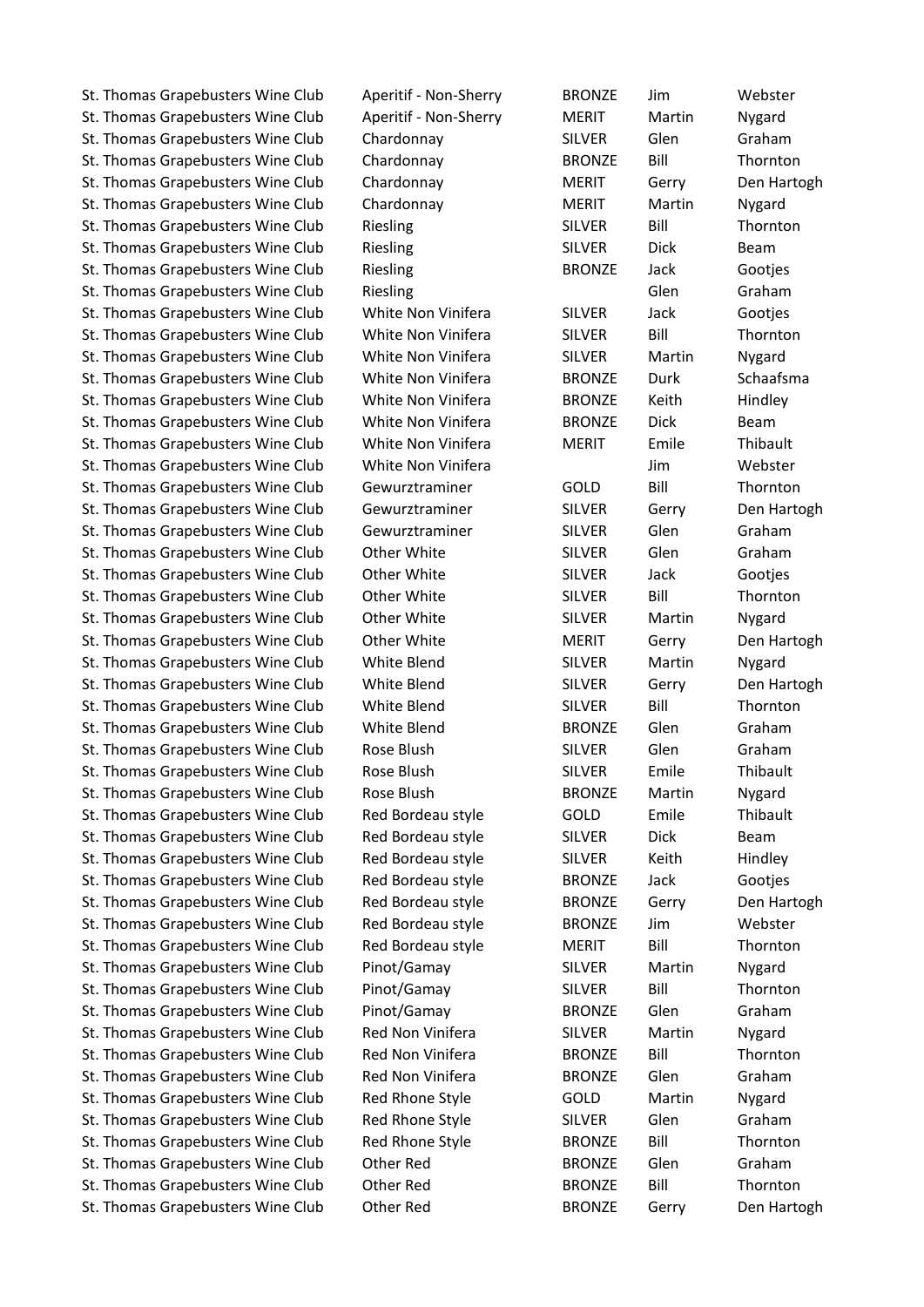St. Thomas Grapebusters Wine Club Other Red MERIT Jim Webster St. Thomas Grapebusters Wine Club Red Blend SILVER Glen Graham St. Thomas Grapebusters Wine Club Red Blend BRONZE Bill Thornton St. Thomas Grapebusters Wine Club Red Blend BRONZE Martin Nygard St. Thomas Grapebusters Wine Club Red Blend MERIT Durk Schaafsma St. Thomas Grapebusters Wine Club Red Blend MERIT Emile Thibault St. Thomas Grapebusters Wine Club Dessert SILVER Glen Graham St. Thomas Grapebusters Wine Club Dessert SILVER Bill Thornton St. Thomas Grapebusters Wine Club Dessert MERIT Martin Nygard St. Thomas Grapebusters Wine Club Dessert Shirley Dessert Shirley Vojin St. Thomas Grapebusters Wine Club Icewine Style SILVER Bill Thornton St. Thomas Grapebusters Wine Club Icewine Style SILVER Martin Nygard St. Thomas Grapebusters Wine Club After Dinner SILVER Emile Thibault St. Thomas Grapebusters Wine Club After Dinner SILVER Martin Nygard St. Thomas Grapebusters Wine Club After Dinner BRONZE Bill Thornton St. Thomas Grapebusters Wine Club After Dinner The BRONZE Dick Beam St. Thomas Grapebusters Wine Club After Dinner MERIT Jim Webster St. Thomas Grapebusters Wine Club Social SILVER Glen Graham St. Thomas Grapebusters Wine Club Social Social SILVER Bill Thornton St. Thomas Grapebusters Wine Club Social SILVER Shirley Vojin St. Thomas Grapebusters Wine Club Social BRONZE Martin Nygard St. Thomas Grapebusters Wine Club Country Table SILVER Bill Thornton St. Thomas Grapebusters Wine Club Country Table SILVER Martin Nygard St. Thomas Grapebusters Wine Club Country Table MERIT Shirley Vojin St. Thomas Grapebusters Wine Club Country Table Country Table Jim Webster St. Thomas Grapebusters Wine Club Sparkling Wine SILVER Bill Thornton St. Thomas Grapebusters Wine Club Sparkling Wine SILVER Martin Nygard St. Thomas Grapebusters Wine Club Country Social GOLD Jim Webster St. Thomas Grapebusters Wine Club Country Social SILVER Bill Thornton St. Thomas Grapebusters Wine Club Country Social SILVER Emile Thibault St. Thomas Grapebusters Wine Club Country Social SILVER Martin Nygard St. Thomas Grapebusters Wine Club Country Social SILVER Glen Graham St. Thomas Grapebusters Wine Club Country Social MERIT Ken Vojin St. Thomas Grapebusters Wine Club Cider or Perry GOLD Bill Thornton St. Thomas Grapebusters Wine Club Cider or Perry GOLD Martin Nygard St. Thomas Grapebusters Wine Club Cider or Perry SILVER Gerry Den Hartogh St. Thomas Grapebusters Wine Club Cider or Perry SILVER Dick Beam St. Thomas Grapebusters Wine Club Cider or Perry SILVER Jack Gootjes St. Thomas Grapebusters Wine Club Cider or Perry MERIT Emile Thibault St. Thomas Grapebusters Wine Club Light Lager & Hybrid SILVER Bill Thornton St. Thomas Grapebusters Wine Club Hop-Focused GOLD Bill Thornton St. Thomas Grapebusters Wine Club Hop-Focused SILVER Martin Nygard St. Thomas Grapebusters Wine Club Malt Focused Martin Mygard Martin Nygard St. Thomas Grapebusters Wine Club Roasted & Smoked BRONZE Bill BINOTHTON The Cambridge Club **Aperitif - Dry to Med Sherry MERIT** Peter Ferguson The Cambridge Club Chardonnay SILVER David Cox The Cambridge Club **Riesling** MERIT David Beattie The Cambridge Club **Cambridge Club** Other White SILVER Patti Polfuss The Cambridge Club **SILVER** David Beattie The Cambridge Club **Rose Blush Patti** Polfuss Patti Polfuss The Cambridge Club **Red Bordeau style** BRONZE David Beattie The Cambridge Club **Red Rhone Style SILVER** David Beattie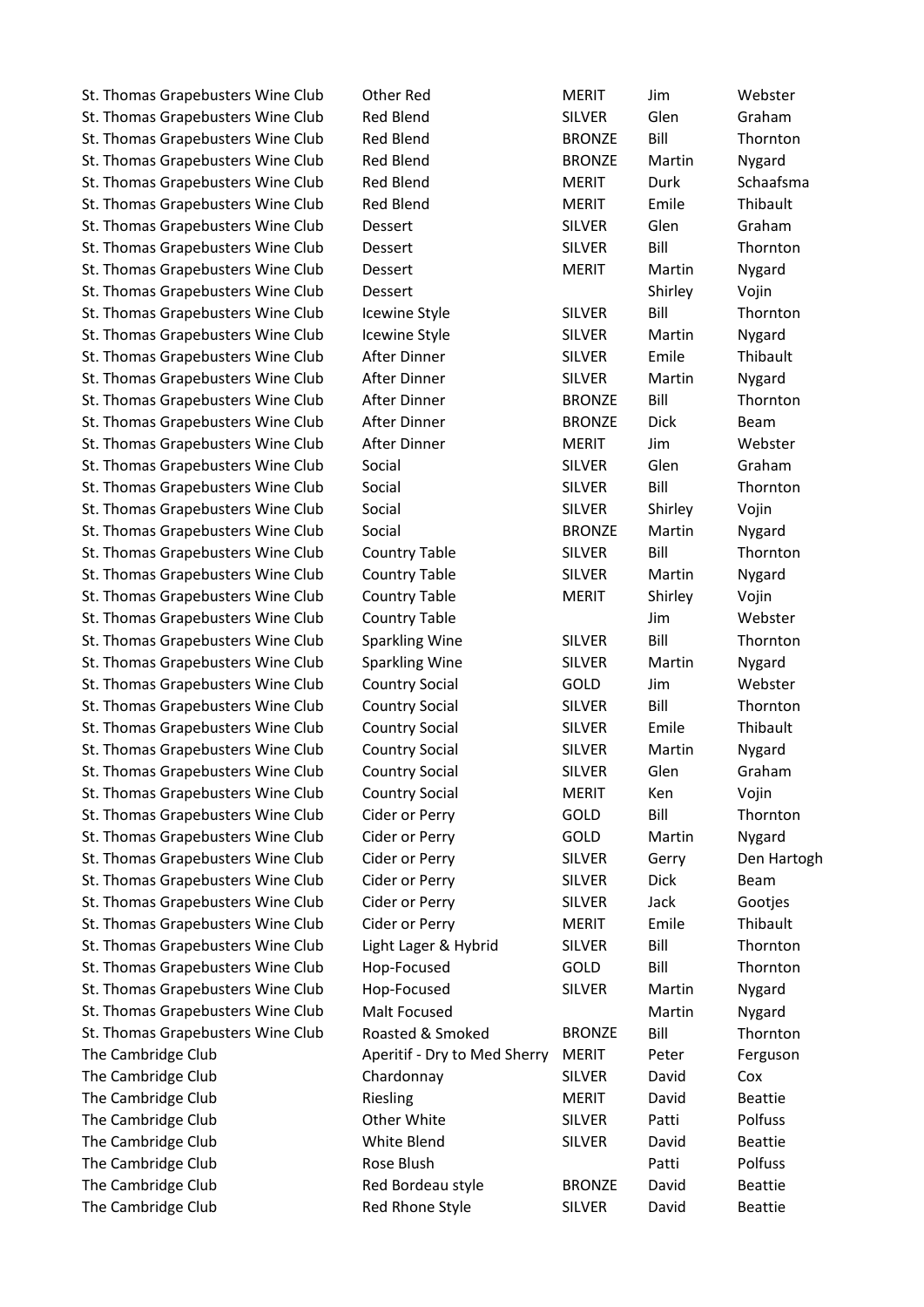The Cambridge Club **Cambridge Club** Club Cother Red BRONZE Patti Polfuss The Cambridge Club **Red Blend** Beattie BRONZE David Beattie The Cambridge Club **Dessert** BRONZE Patti Polfuss The Cambridge Club **After Dinner** SILVER Morley Mellen The Cambridge Club **Social** Social And Social Peter Ferguson The Cambridge Club Country Table SILVER Patti Polfuss The Cambridge Club Sparkling Wine BRONZE Peter Ferguson The Cambridge Club Country Social BRONZE Patti Polfuss The Corkscrew Society **Chardonnay** Chardonnay BRONZE Gary Frankow The Corkscrew Society **Riesling SILVER** Dave Brown The Corkscrew Society **Riesling SILVER** Bob Stalder The Corkscrew Society **Riesling Community** BRONZE Mike McLeod The Corkscrew Society White Non Vinifera SILVER Mike McLeod The Corkscrew Society White Non Vinifera SILVER Clive Woolner The Corkscrew Society **Maynard White Non Vinifera** MERIT Maynard Schmitt The Corkscrew Society **Gewurztraminer** SILVER Gary Frankow The Corkscrew Society **Gewurztraminer** SILVER Gary Collins The Corkscrew Society **Gewurztraminer** BRONZE Dave Brown The Corkscrew Society **Correspondent Corporation** Other White SILVER Bob Stalder The Corkscrew Society **Communist Controller Controller Milter Controller Brown** Brown The Corkscrew Society **Communist Coreal Corporation** Other White Gary Gary Frankow The Corkscrew Society **Silver White Blend** SILVER Bob Stalder The Corkscrew Society **Silvers and SILVER** Dave Brown The Corkscrew Society **Society** White Blend BRONZE Gary Frankow The Corkscrew Society **Rose Blush** Rose Blush GOLD Dave Brown The Corkscrew Society **Rose Blush SILVER** Clive Woolner The Corkscrew Society **Rose Blush SILVER** Gary Frankow The Corkscrew Society **Rose Blush** BRONZE Glenn Thomson The Corkscrew Society **Red Bordeau style SILVER** Dan Montgomery The Corkscrew Society Pinot/Gamay GOLD Dan Montgomery The Corkscrew Society **Pinot/Gamay** BRONZE Jean-Pierre Schoch The Corkscrew Society **Pinot/Gamay** BRONZE Bob Stalder The Corkscrew Society **Pinot/Gamay** MERIT Clive Woolner The Corkscrew Society **Red Non Vinifera** BRONZE Maynard Schmitt The Corkscrew Society **Red Rhone Style BRONZE** Clive Woolner The Corkscrew Society **Red Rhone Style MERIT** Dan Montgomery The Corkscrew Society **Red Rhone Style Corkscrew Society** Red Rhone Style Glenn Glenn Thomson The Corkscrew Society **Dessert** Dessert SILVER Gary Collins The Corkscrew Society **After Dinner** BRONZE Glenn Thomson The Corkscrew Society **Social SILVER** Dave Brown The Corkscrew Society **Social** According Social BRONZE Dan Montgomery The Corkscrew Society **Sparkling Wine** GOLD Gary Collins The Corkscrew Society **Sparkling Wine** SILVER Bob Stalder The Corkscrew Society **Sparkling Wine** SILVER Clive Woolner The Corkscrew Society **Sparkling Wine** MERIT Gary Frankow The Corkscrew Society **Country Social SILVER** Clive Woolner The Corkscrew Society **Country Social** MERIT Maynard Schmitt Wentworth West Zymologists Gewurztraminer SILVER Jim Casey Wentworth West Zymologists Red Bordeau style SILVER Jim Casey Wentworth West Zymologists Other Red SILVER Nick Petruzzella West Toronto Vintners Chardonnay SILVER John Peters West Toronto Vintners **Chardonnay** SILVER Steve Kampers